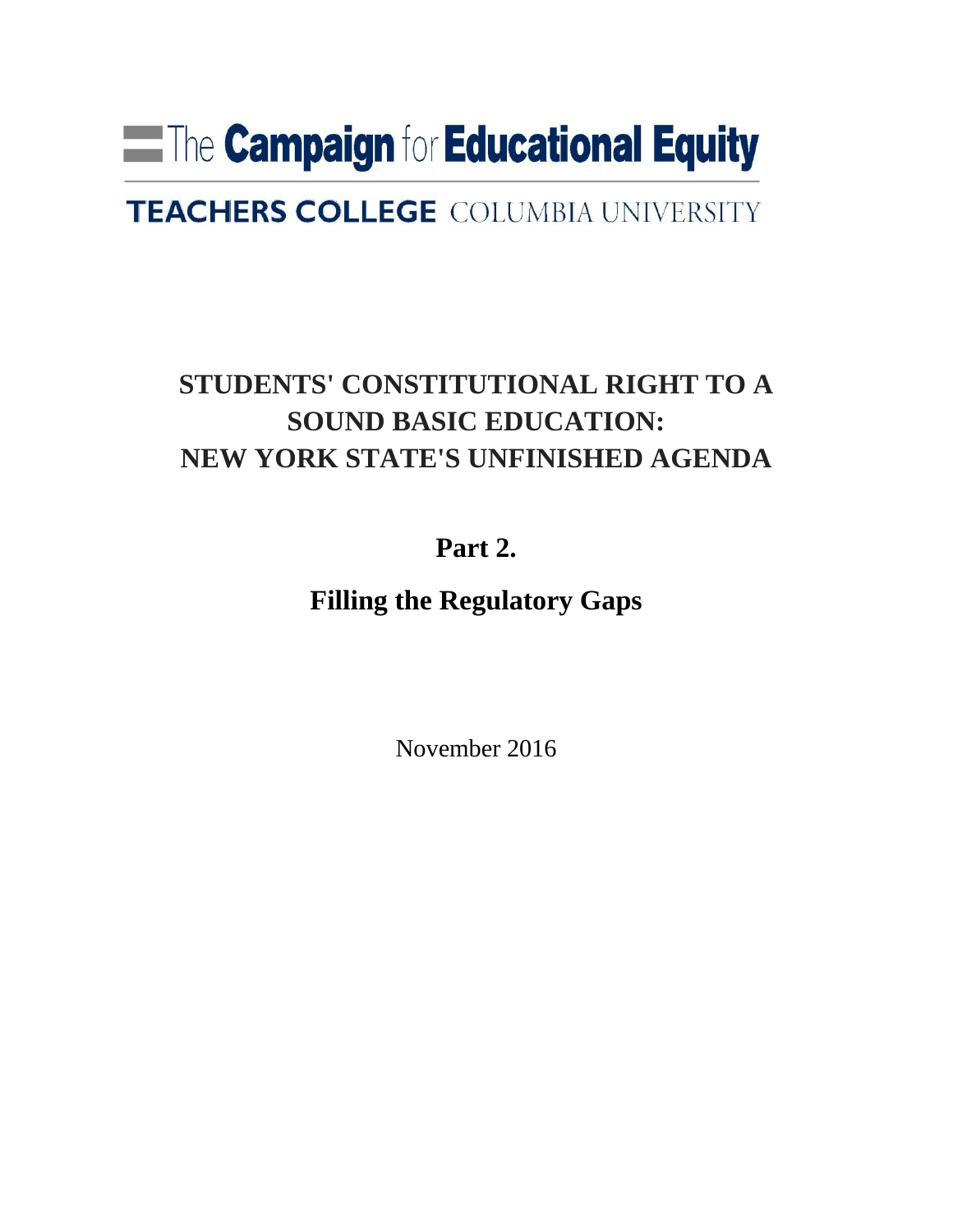#### **STUDENTS' CONSTITUTIONAL RIGHT TO A SOUND BASIC EDUCATION: NEW YORK STATE'S UNFINISHED AGENDA**

- Part 1. A Roadmap to Constitutional Compliance Ten Years after *CFE v. State*
- Part 2. Filling the Regulatory Gaps
- Part 3. Utilizing a Constitutional Cost Methodology
- Part. 4. Ensuring Resource Accountability

### **ABOUT THE CAMPAIGN FOR EDUCATIONAL EQUITY**

The Campaign for Educational Equity is a nonprofit research and policy center at Teachers College, Columbia University that champions the right of all children to meaningful educational opportunity and works to define and secure the full range of resources, supports, and services necessary to provide this opportunity to all children. CEE pursues systems change through a dynamic, interrelated program of research, legal analysis, policy development, coalition building, curriculum development, and advocacy dedicated to developing the evidence, policy models, curricula, leadership, and collaborations necessary to advance this agenda at the federal, state, and local levels.

This report was prepared by Michael A. Rebell and Jessica R. Wolff, with Joseph R. Rogers, Jr., and Matthew Saleh.

**Campaign for Educational Equity** Teachers College, Columbia University 525 W. 120th Street, Box 219 New York, NY 10027 646-745-8282 [www.equitycampaign.org](http://www.equitycampaign.org/)

**Follow the Campaign for Educational Equity!**

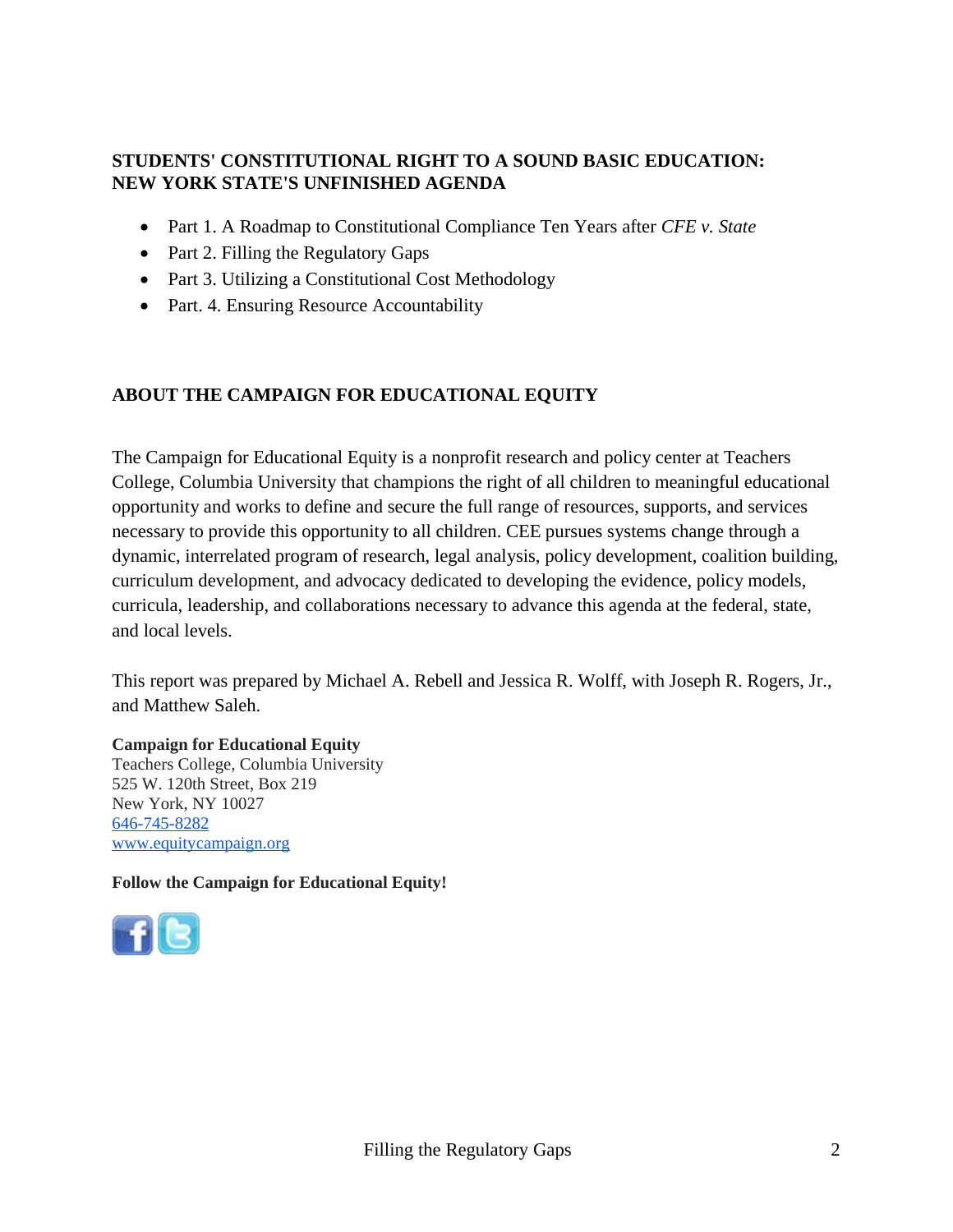### **STUDENTS' CONSTITUTIONAL RIGHT TO A SOUND BASIC EDUCATION: NEW YORK STATE'S UNFINISHED AGENDA**

### *Part 2. Filling the Regulatory Gaps*<sup>1</sup>

#### **TABLE OF CONTENTS**

| Gaps in Requirements for Sufficient Numbers of Qualified Personnel  19 |  |
|------------------------------------------------------------------------|--|
|                                                                        |  |
|                                                                        |  |
|                                                                        |  |
|                                                                        |  |

 $<sup>1</sup>$  This is the second in a series of reports that are the culmination of two years of research by the</sup> Campaign for Educational Equity, a policy and research center at Teachers College, Columbia University, and significant input from the Safeguarding Sound Basic Education Task Force, a statewide group made up of representatives from New York's leading statewide education associations, parent organizations, school business officials, and advocacy groups (see the appendix in the overview report for membership). The series includes an overview entitled, *A Roadmap to Constitutional Compliance Ten Years after CFE v. State,* and three specific proposals: *Filling the Regulatory Gaps,* the revisions to education regulations needed for constitutional compliance; *Utilizing a Constitutional Cost Methodology*, an innovative new method for calculating education costs; and the present report, *Ensuring Resource Accountability,* the mechanisms needed to monitor and enforce the provision of constitutionally required educational resources. The Campaign for Educational Equity is grateful to the Booth Ferris Foundation and the Robert Sterling Clark Foundation for their support of this research. This report was prepared with guidance from the Safeguarding Sound Basic Education Task Force, although the views and conclusions expressed here do not necessarily reflect those of task force participants or of Teachers College.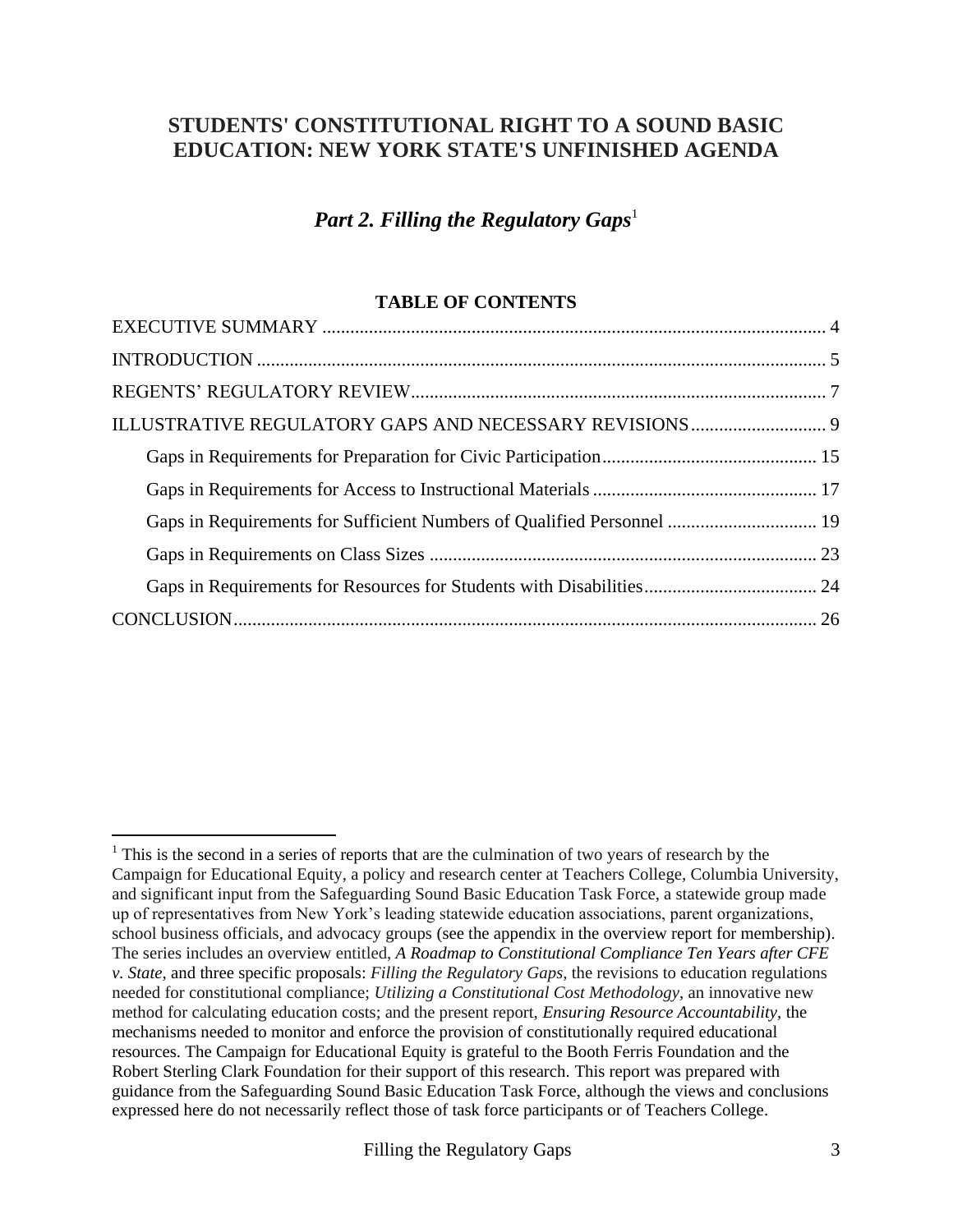#### **EXECUTIVE SUMMARY**

In 2003, the New York State Court of Appeals, the state's highest court, held in *Campaign for Fiscal Equity (CFE) v. State of New York* that the state constitution requires New York to provide all of its students "a meaningful high school education" that will prepare them to "function productively as civic participants capable of voting [or] serving on a jury" and "to obtain 'competitive employment.'" The court defined this right in general language, but it expected the state, through its laws and regulations, to articulate in concrete terms precisely what is a "meaningful" education that conforms to constitutional requirements.

New York State has not yet revised its education statutes and regulations to respond to *CFE* rulings and to specify the essential educational programs needed to provide all students the opportunity for a sound basic education. Past research by the Campaign for Educational Equity at Teachers College uncovered gaps in the current laws and regulations that leave students' educational rights unprotected. These gaps lead to a lack of access to basic educational resources, particularly in schools with high levels of poverty, where, especially in times of fiscal constraint, the minimum requirements become the maximum services schools provide.

To guarantee that students in schools with high levels of poverty receive adequate, appropriate, and equitable resources, the Board of Regents needs to initiate a thorough review of all of the existing regulations and spell out what level of service is necessary to meet constitutional requirements. This specificity will assist school districts in making policy decisions in difficult economic times and ensure that students' rights are upheld at all times. The recommendations set forth in this report are intended to serve as examples for such an enterprise. We do not claim to have identified all of the gaps in the current regulations. Those we provide are illustrative of only a few of the many that need review and reconsideration.

We highlight gaps and needed revisions in five of the areas of essential resources that the courts emphasized in *CFE* (curricula, instructional materials, personnel, class sizes; and resources for students with extraordinary needs). They include the following:

- gaps in requirements for high school course offerings;
- gaps in requirements for preparation for civic participation;
- gaps in requirements for access to instructional materials;
- gaps in requirements for sufficient numbers of qualified personnel;
- gaps in requirements on class sizes; and
- gaps in requirements for resources for students with disabilities.

Regulatory reform is necessary but not sufficient for constitutional compliance and safeguarding students' educational rights. The state must also provide schools and school districts sufficient funds to meet requirements based on an up-to-date, constitutional cost analysis, and it must monitor and enforce the provision of these resources in every school.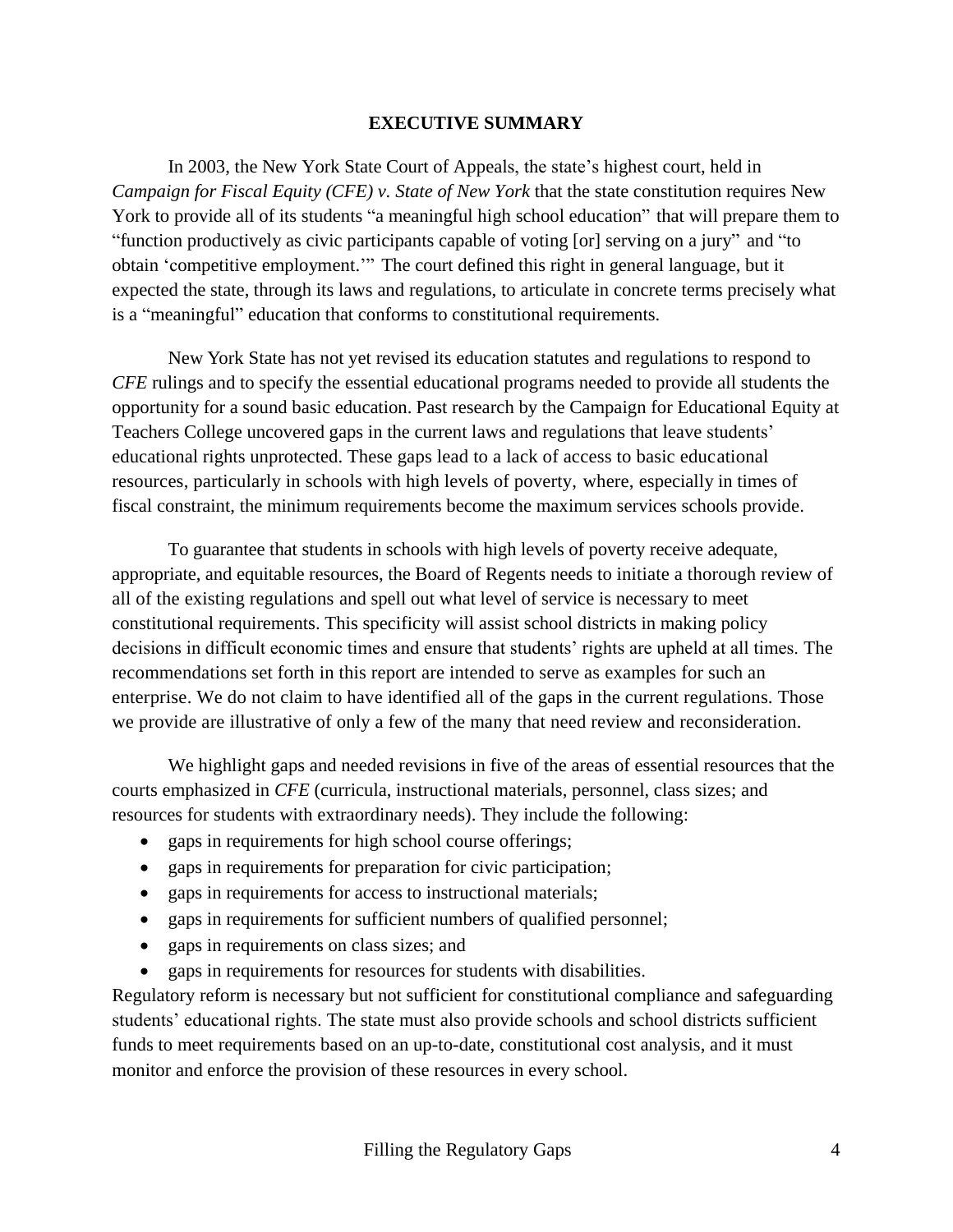#### **INTRODUCTION**

In 2003, the New York State Court of Appeals, the state's highest court, held in *Campaign for Fiscal Equity (CFE) v. State of New York* that the state constitution requires New York State to provide all of its students "a meaningful high school education,"<sup>2</sup> one that will prepare them to "function productively as civic participants capable of voting [or] serving on a jury,"<sup>3</sup> and "to obtain 'competitive employment."<sup>4</sup> The court defined this right in general language, but it expected the state, through its laws and regulations, to articulate in concrete terms precisely what is a "meaningful" education that conforms to constitutional requirements.

States like Montana,<sup>5</sup> Tennessee,<sup>6</sup> and Washington<sup>7</sup> have each enacted statutory "basic education programs" that spell out the education essentials required by their state constitutions in response to state court adequacy rulings, and other state education departments, like those in Nebraska<sup>8</sup> and Rhode Island, <sup>9</sup> have developed such programs through state regulations. In New York State, however, neither the governor, the legislature, the Board of Regents, nor the state education department (SED) has taken steps to review and reconsider the state's statutes and regulations in response to the Court of Appeals' *CFE* rulings and to specify the essential educational programs that are needed to provide all students the opportunity for a sound basic education.

<sup>&</sup>lt;sup>2</sup> Campaign for Fiscal Equity, Inc. v. State,  $100 \text{ N.Y.2d } 893, 907 (2003)$  (hereafter "*CFE II*").

<sup>&</sup>lt;sup>3</sup> *Id.* at 905 (quoting Campaign for Fiscal Equity, Inc. v. State, 86 N.Y.2d 307, 316 (1995) (hereafter "CFE *I*‖)).

<sup>4</sup> *See CFE II*, 100 N.Y.2d at 905 (citation omitted).

 $5$  MCA  $\S 20$ -9-309 (Mont. 2012).

 $6$  T.C.A. §§49-1-302(a)(4)(B, 49-3-307.

 $7$  RCWA §§ 28/A.150.220-28AA.150.275 (2012).

<sup>&</sup>lt;sup>8</sup> Nebraska State Board of Education, Providing Equitable Opportunities for an Essential Education for All Students in Nebraska Public School Districts (2004, reaffirmed, 2006).

 $9$  R.I. Board of Regents for Elementary & Secondary Education, Basic Education Program Regulations (2009).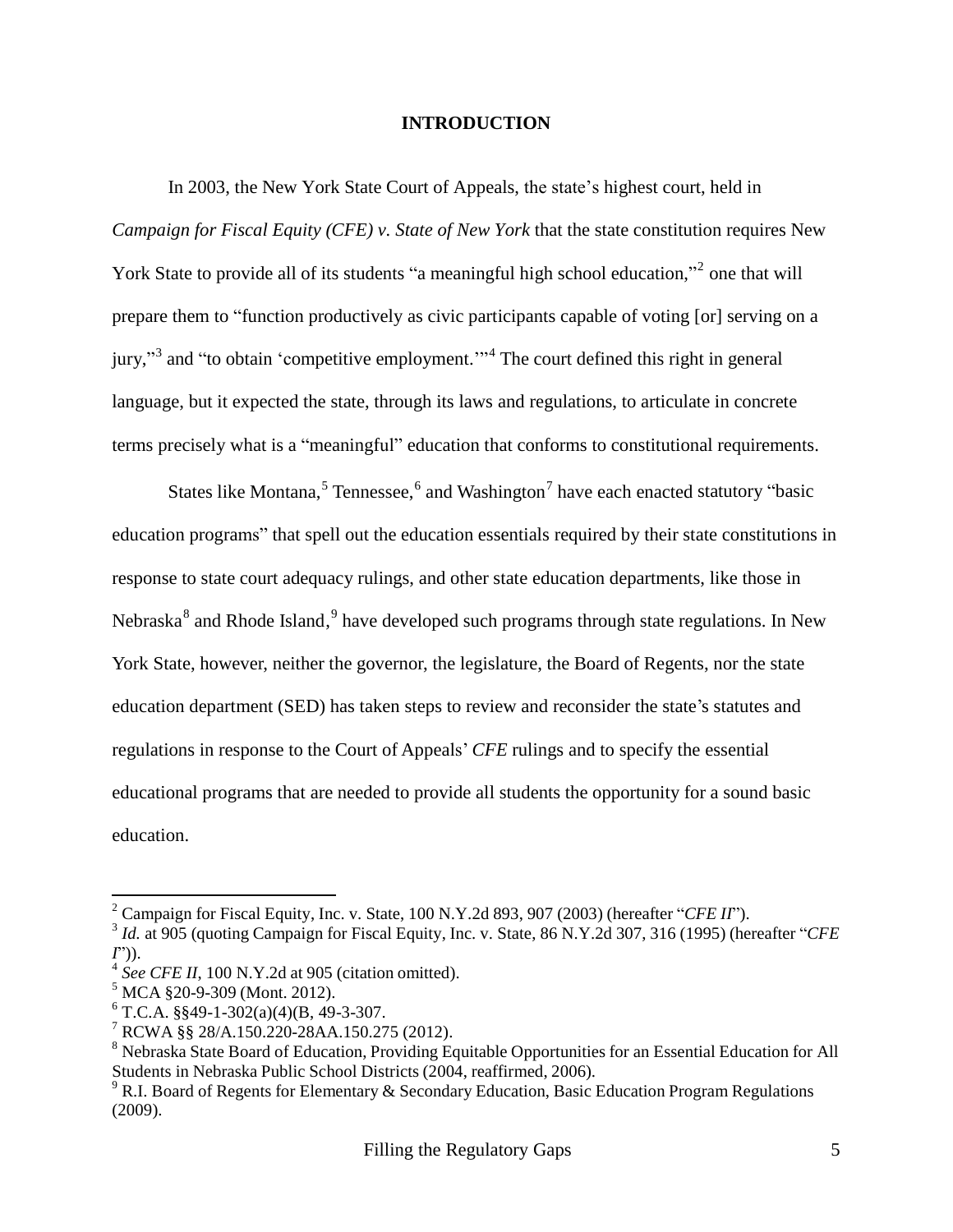In the absence of any state action in this regard, the Campaign for Educational Equity at Teachers College, Columbia University (CEE), compiled all of the current judicial, legislative, and regulatory provisions that relate to constitutional compliance and published a compendium of these requirements, *Essential Resources: The Constitutional Requirements for Providing All Students in New York State the Opportunity for a Sound Basic Education*. <sup>10</sup> We also conducted an in-depth study of 33 high-need schools throughout the state—in New York City, Rochester, and six other small city, suburban, and rural school districts. Our analysis of the extent to which essential programs and services are actually being provided at these high-need schools revealed widespread violations of constitutional requirements (see *Deficient Resources: An Analysis of the Availability of Basic Educational Resources in High-Needs Schools in Eight New York State School Districts*). 11

Our *Essential Resources* compilation of all of New York State's current laws and regulations regarding sound-basic-education rights, combined with our study of the availability of these resources and findings of extensive denials of these rights in *Deficient Resources,* also revealed gaps in the current state laws and regulations where students' educational rights were left unprotected. We found, for example, that there is no regulatory guidance regarding programs and activities that are needed to prepare students to be capable citizens, a concept at the heart of the Court of Appeals' definition of sound basic education. There are no requirements that high

<sup>10</sup> Campaign for Educational Equity. (2012, December). *Essential Resources: The Constitutional Requirements for Providing All Students in New York State the Opportunity for a Sound Basic Education*. Retrieved from http://www.equitycampaign.org/publications/essential-and-deficientresources/EssentialResources.pdf.

<sup>11</sup> Campaign for Educational Equity. (2012, December). *Deficient Resources: An Analysis of the Availability of Basic Educational Resources in High Needs Schools in Eight New York State School Districts.* Retrieved from http://www.equitycampaign.org/publications/essential-and-deficientresources/DeficientResources.pdf.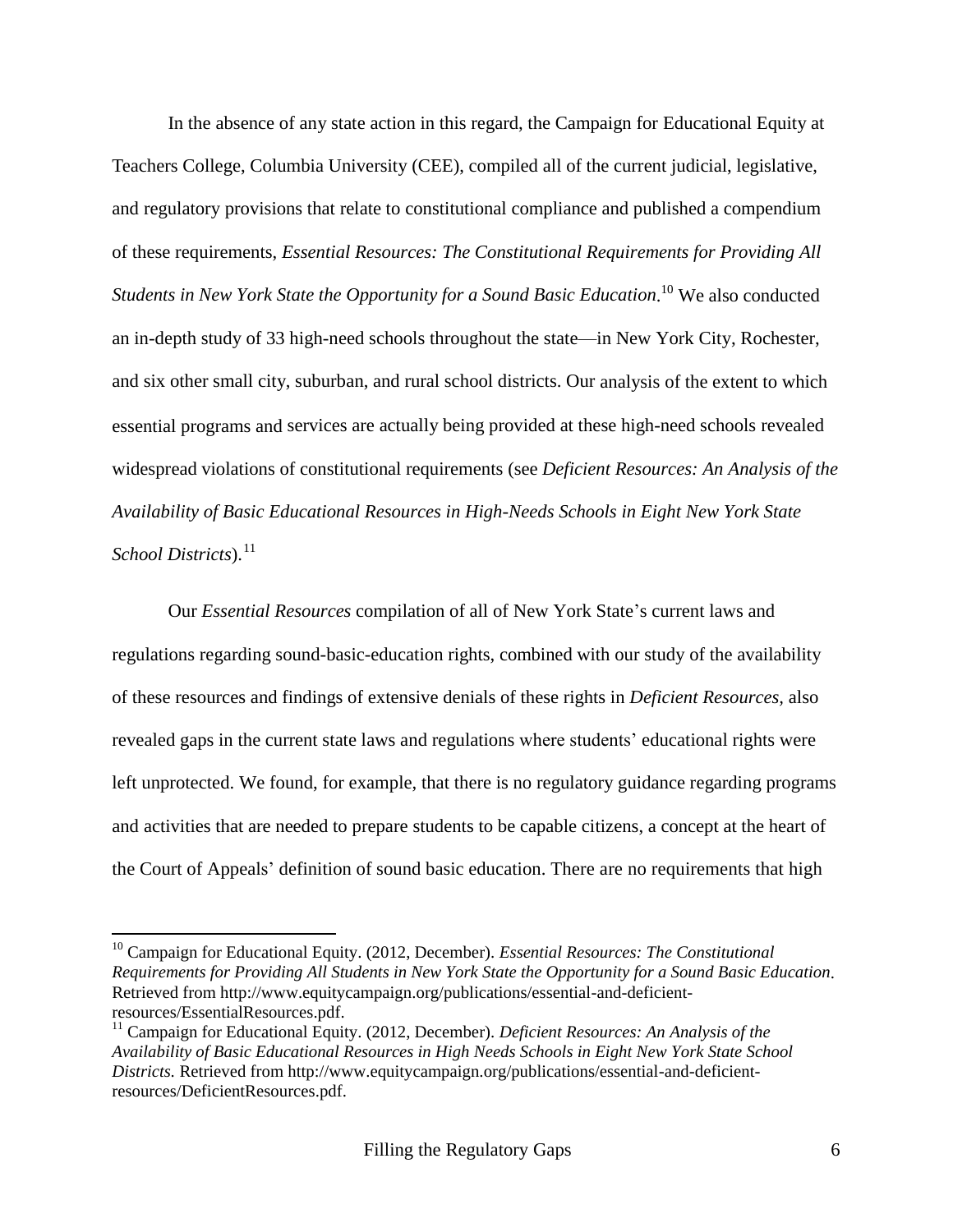schools offer students advanced coursework, Advanced Placement or honors classes, career and technical education and arts courses. Many of the regulations, such as those regarding access to school counselors or social workers, indicate in general terms that schools are required to provide sufficient levels of service. The lack of adequate resources is experienced most acutely in schools with high levels of poverty, where, especially in times of fiscal constraint, the minimum requirements become the maximum services schools provide. To guarantee that students in schools with high levels of poverty receive adequate, appropriate, and equitable resources, the state needs to spell out with more specificity what level of service is necessary to meet constitutional requirements. This specificity will assist school districts in making policy decisions in difficult economic times and ensure that students' rights are upheld at all times.

#### **REGENTS' REGULATORY REVIEW**

We recommend that the New York State Board of Regents initiate a thorough review of all of the existing regulations in order to identify all areas in which the regulations are not responding properly to constitutional requirements, and to fill these gaps. The recommendations set forth in this report are intended to serve as examples for such an enterprise. We do not claim to have identified all of the gaps in the current regulations. Those we provide are illustrative of only a few of the many that need review and reconsideration. As part of the Regents' review, a process should also be established for public input.

In addition, this review process should eliminate out-of-date provisions in the current regulations. Existing regulations include dozens of pages that have been superseded and should be eliminated. For example, the current regulations contain many long paragraphs of diploma requirements for "[s]tudents first entering grade nine in 1985 and thereafter, but prior to the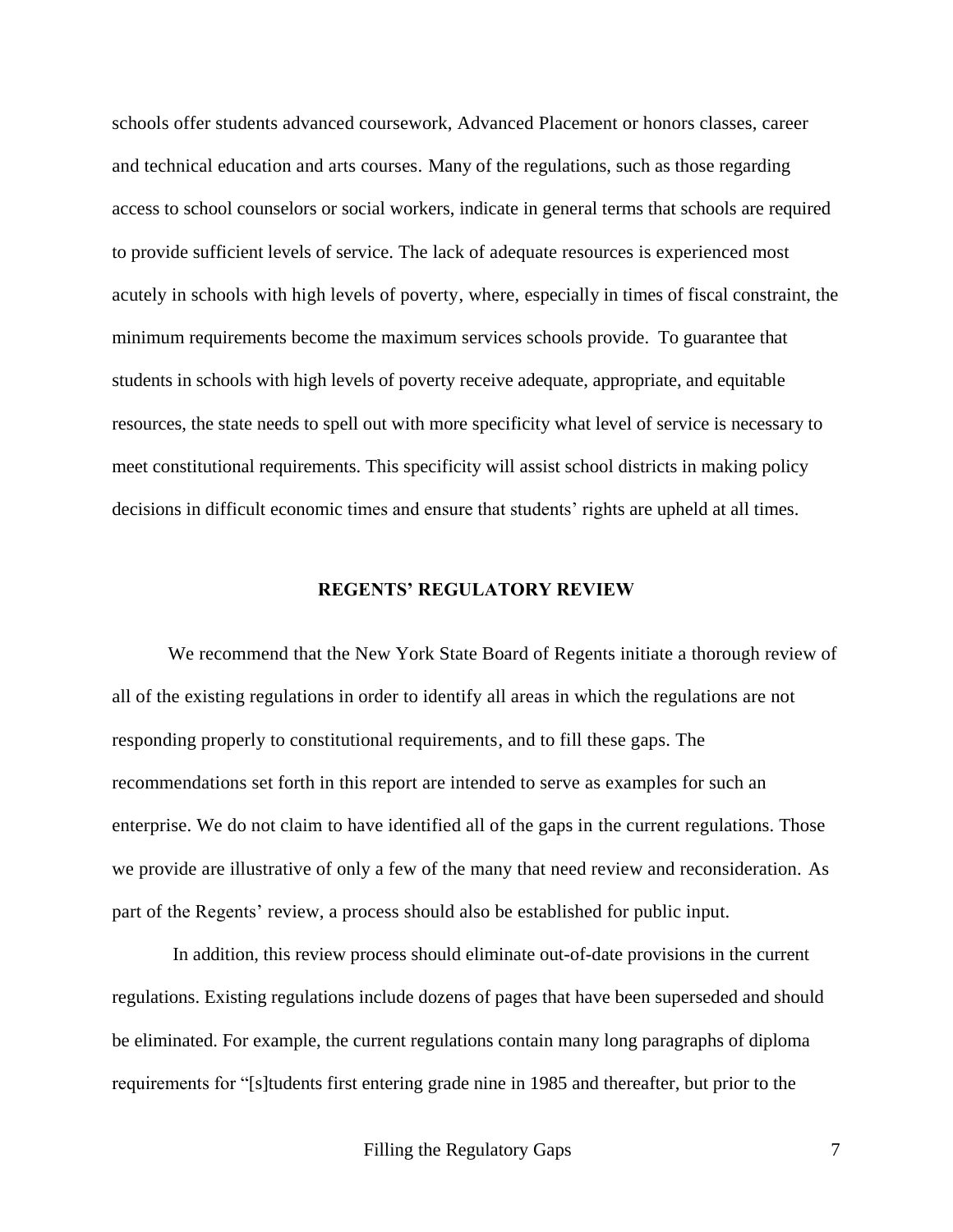$2001$ -2002 school year"<sup>12</sup> and other years long past. Eliminating this clutter will allow school districts and the public at large to focus on and understand current obligations and constitutional requirements.

It is important that the regulations clearly emphasize the basic educational opportunities to which all students are entitled, and that these requirements are set forth in a transparent, userfriendly form. Clear, compact, and comprehensive regulations will substantially aid constitutional compliance and assist school districts in making appropriate education-policy decisions, especially in times of fiscal constraint. Regulatory reform will also provide appropriate information for parents and students, helping them understand, and become advocates for, their rights.

Why are we proposing additional state regulations at a time when the state is not providing schools and school districts sufficient funds to meet current state mandates, and when the state is not enforcing the laws and regulations that are on the books? Regulatory reform is one of a number of state actions necessary for constitutional compliance and safeguarding students' educational rights.<sup>13</sup> Our call for these regulatory reforms is based on the premise that schools and school districts be provided sufficient funds based on an up-to-date, constitutional cost analysis to comply with current programmatic regulations and with any new regulations

 $12$  8 NYCRR § 100.5 (a)(2).

<sup>13</sup> As we spell out in detail in part 1 of this series, *A Roadmap to Constitutional Compliance Ten Years after CFE v. State*, to guarantee all students the opportunity for a sound basic education, state policymakers, the Regents, and the state education department must take the following actions:

<sup>1.</sup> Define the essential elements of "the opportunity for a sound basic education";

<sup>2.</sup> Conduct regular cost studies using a fair, up-to-date methodology that is based on the constitutional resource requirements;

<sup>3.</sup> Reduce barriers to effective spending for essential educational resources to maximize cost effectiveness while safeguarding students' constitutional rights;

<sup>4.</sup> Revise New York State school-funding formulas and district-funding-distribution rules to guarantee all schools sufficient resources; and

<sup>5.</sup> Create state and local accountability mechanisms to monitor the provision the essential resources of a sound basic education.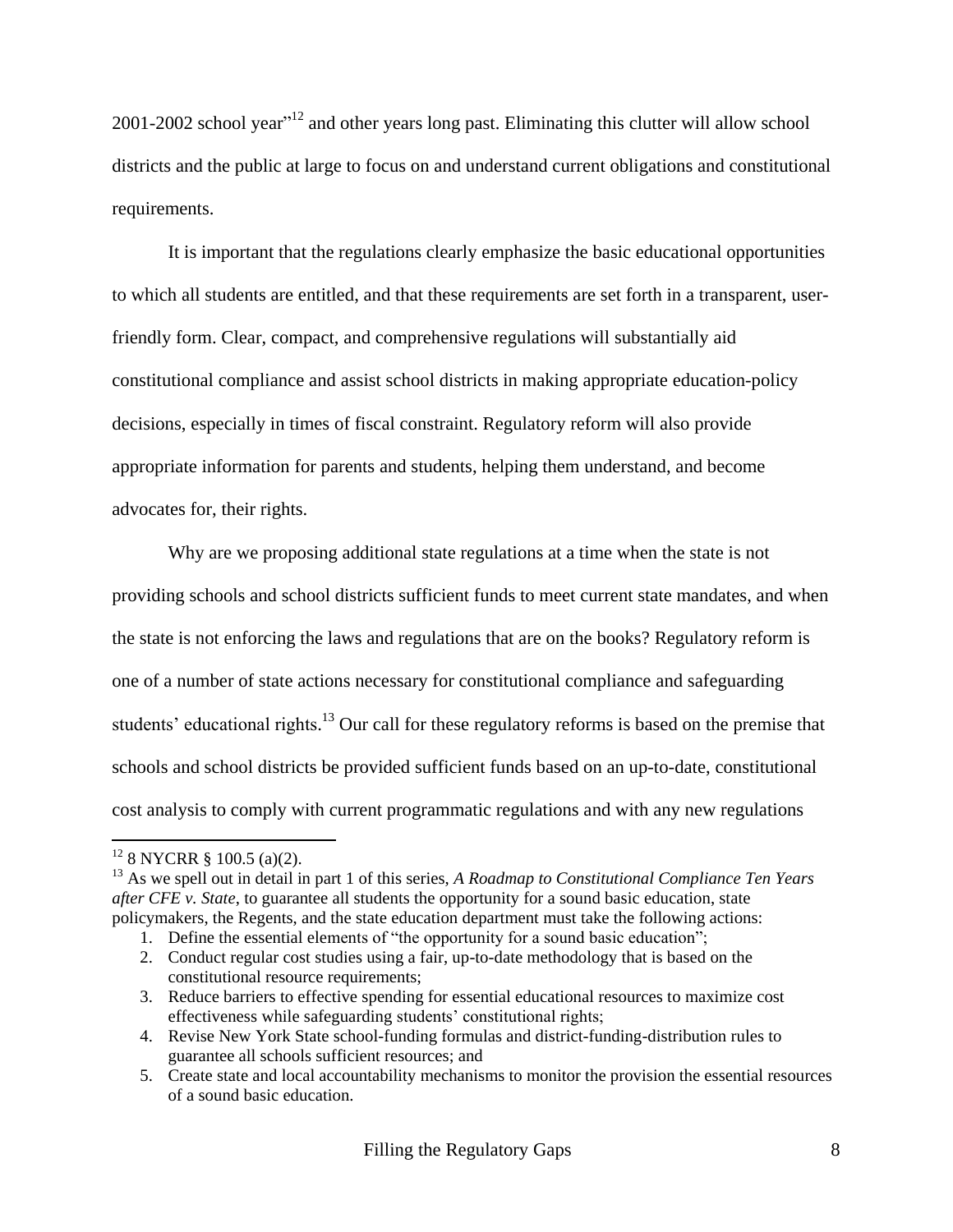required for constitutional compliance in ensuring all students the opportunity for a sound basic education.

The governor and the state legislature have the ultimate constitutional responsibility for ensuring that sufficient funds are available to provide all students in the state the opportunity for a sound basic education and must provide state funding to a level sufficient to allow all school districts to comply with constitutional requirements and with the state laws and regulations that implement them. This also means that the legislature must ensure on an on-going basis that all new statutory and regulatory mandates are fully funded.

The present report on regulatory reform is being issued in conjunction with a report on a new "constitutional cost methodology" that will more accurately determine the amount of funds that schools and school districts need in order to provide all of their students a meaningful opportunity for a sound basic education, and an additional report describing the mechanisms necessary for monitoring and enforcing the provision of these resources in every school.

#### **ILLUSTRATIVE REGULATORY GAPS AND NECESSARY REVISIONS**

In this section, we identify examples of the specific kinds of gaps in the current New York State laws and regulations that need to be filled to remedy constitutional deficiencies and ensure alignment with the *CFE* decision. The examples we highlight relate to five of the seven areas of essential resources that the New York State courts emphasized in the *CFE* litigation.<sup>14</sup>

<sup>&</sup>lt;sup>14</sup> The seven areas are

<sup>1.</sup> sufficient numbers of qualified teachers, principals and other personnel;

<sup>2.</sup> sufficient and up-to-date books, supplies, libraries, educational technology and laboratories;

<sup>3.</sup> appropriate class sizes;

<sup>4.</sup> adequate and accessible school buildings;

<sup>5.</sup> suitable, up-to-date curricula, including an expanded platform of programs to help at-risk students by giving them "more time on task";

<sup>6.</sup> adequate resources for students with extraordinary needs; and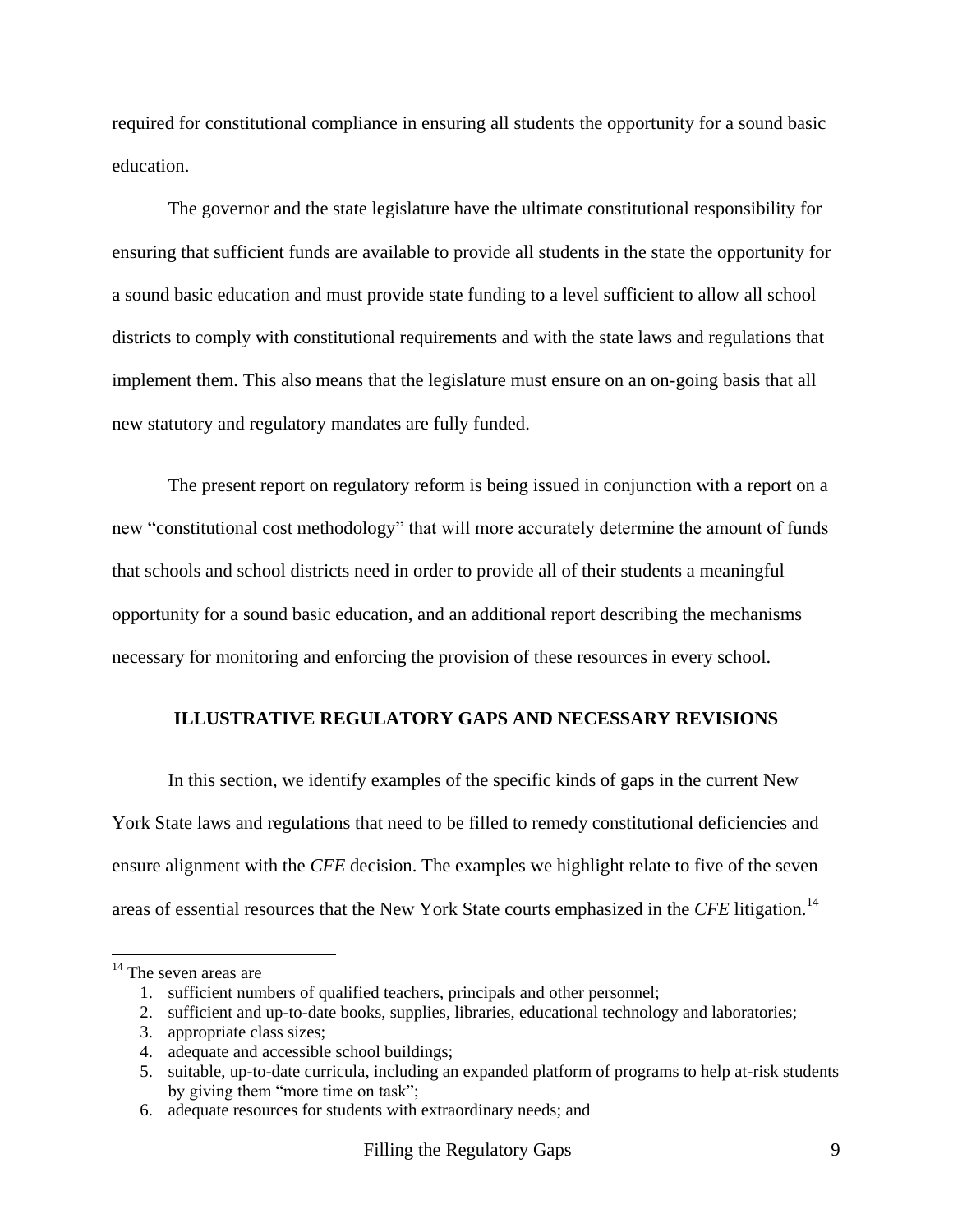#### **Gaps in Requirements for High School Course Offerings**

New York students' right to the opportunity for sound basic education entails access to suitable, up-to-date curricula. Currently, however, New York State requires that high schools only provide students with access to the coursework necessary to graduate with a basic Regents diploma. In some high schools around the state, the courses minimally needed for this diploma are the only classes available to students.

**Science**. In science, to earn a Regents diploma, students must complete three units (i.e., three years), at least one of which must be in the life sciences and at least one in the physical sciences.<sup>15</sup> Many high schools, especially in New York City and other urban districts, can and do satisfy this regulation by providing students only with basic courses in biology and earth science. High schools are not required to provide students with the opportunity to take basic chemistry or physics classes or more advanced or Advanced Placement (AP) science courses. Not surprisingly, resource-constrained high schools are less likely to offer those classes. A survey conducted in 2008, even before the school budget cuts of the recent recession, found that 55% (164 of 298) of New York City high schools surveyed did not offer physics as a subject; this meant that approximately 23% of the city's public high school student population, disproportionately students living in poverty and students of color, did not have access to any physics course in high school.<sup>16</sup>

<sup>7.</sup> a safe, orderly environment.

 $15$  8 NYCRR §100.5(a)(3)(iii)

<sup>16</sup> Angela M. Kelly and Keith Sheppard, *Newton in the Big Apple: Access to High School Physics in New York City, 46 THE PHYSICS TEACHER* 280 (May 2008). The vast majority of large high schools offered physics as a course, while fewer than half of mid-sized schools, and only a quarter of the small schools did. See also Center for New York City Affairs, The New School, *Creating College Ready Communities: Preparing NYC's Precarious New Generation of College Students* 19 (2013) (only 28 of 342 New York City high schools analyzed had students taking exams for algebra II, chemistry, and physics. Most schools offered only one or two of these courses and 46 appeared to offer none); NYC Independent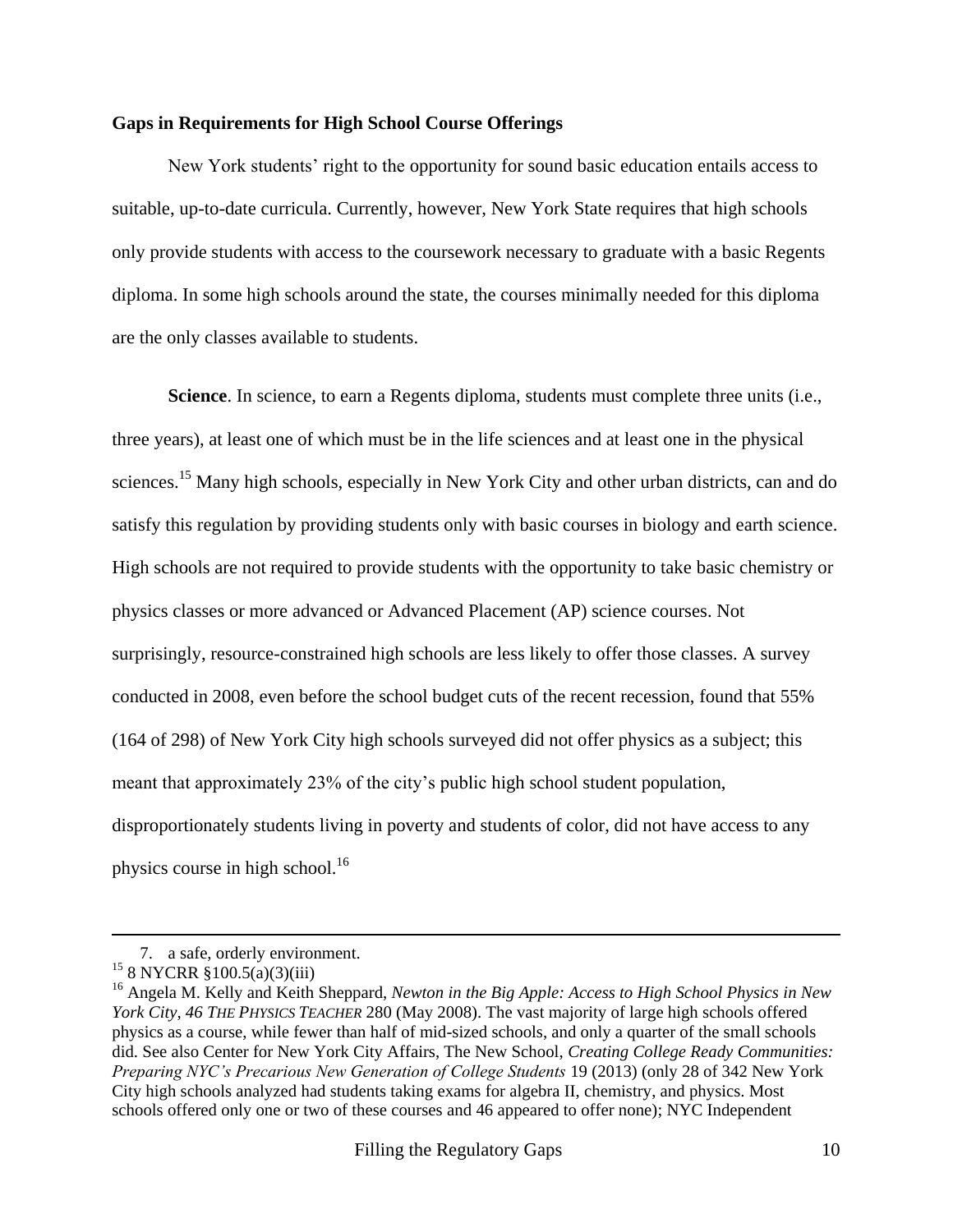Most four-year colleges expect students to take 3-4 years of science in high school, "at least one of each of biology, chemistry and physics."<sup>17</sup> The State University of New York at New Paltz, for example, strongly recommends a college preparatory program including "3-4 years of science (3 years of laboratory science required)."<sup>18</sup> The New York City Department of Education suggests that, to achieve college and career readiness, students should take at least *three* of the following courses: Living Environment, Chemistry, Physics, or AP Science.<sup>19</sup>

Accordingly, we recommend that the commissioner's regulations be revised to require that all public high schools offer courses or ensure "reasonable access" to at least basic Regents courses in biology, chemistry, and physics for all students. Some high schools that lack the resources to provide chemistry or physics on site could provide opportunities for students to take such courses at another school or a nearby college. In practice, such arrangements typically allow only a few extraordinarily motivated students to take courses that are standard options at most schools. However, if such options are broadly accessible to all students eligible to take such

Budget Office*, Availability and Distribution of Selected Program Resources in New York City High*  Schools, p. 10 (10% of the high schools studied did not offer chemistry, and 32% did not offer physics).

By way of contrast, many New York State high schools offer a rich science curriculum. For example, the White Plains, NY, high-school course catalog reads as follows, "White Plains High School offers a wide range of courses in science designed to meet the needs and interests of our diverse student body. In the four New York State Core Curricular areas, Living Environment: Biology; Physical Setting: Earth Science; Chemistry; and Physics, we offer courses at both the Regents level and the Honors level…. In addition to our Core Curriculum courses, we offer four Advanced Placement courses in science: Biology, Chemistry, Environmental Science and Physics C (calculus-based physics)…. We also offer an extremely popular Forensic Science elective course. In addition…White Plains High School is very pleased to be able to offer a three-year sequence in Science Research in the High School. In this sequence, students select a topic for research, secure a mentor, design and implement a scientific study, and analyze and present their findings."

<sup>(</sup>http://www.whiteplainspublicschools.org/cms/lib5/NY01000029/Centricity/Domain/178/Course%20Cat alog%202015-2016%20021315.pdf)

<sup>&</sup>lt;sup>17</sup> National Association for College Admission Counseling, Guidance for High School Students, available at https://www.nacacnet.org/globalassets/documents/publications/guideforfamilies.pdf. See also, ACT, *Recommended College Prep Courses* (2014), available at [http://actstudent.org/college/courses.html.](http://actstudent.org/college/courses.html)

<sup>(&</sup>quot;Three years of science, including rigorous courses in Biology, Chemistry, and Physics.")

<sup>18</sup> State University of New York, New Paltz. *Admissions: Freshmen Requirements*, available at www.newpaltz.edu/admissions/freshmen.html.

<sup>&</sup>lt;sup>19</sup> See, [http://schools.nyc.gov/nr/rdonlyres/215ff06b-dca3-442b-89df-18e674dc867e/0/acpolicygened.pdf.](http://schools.nyc.gov/nr/rdonlyres/215ff06b-dca3-442b-89df-18e674dc867e/0/acpolicygened.pdf)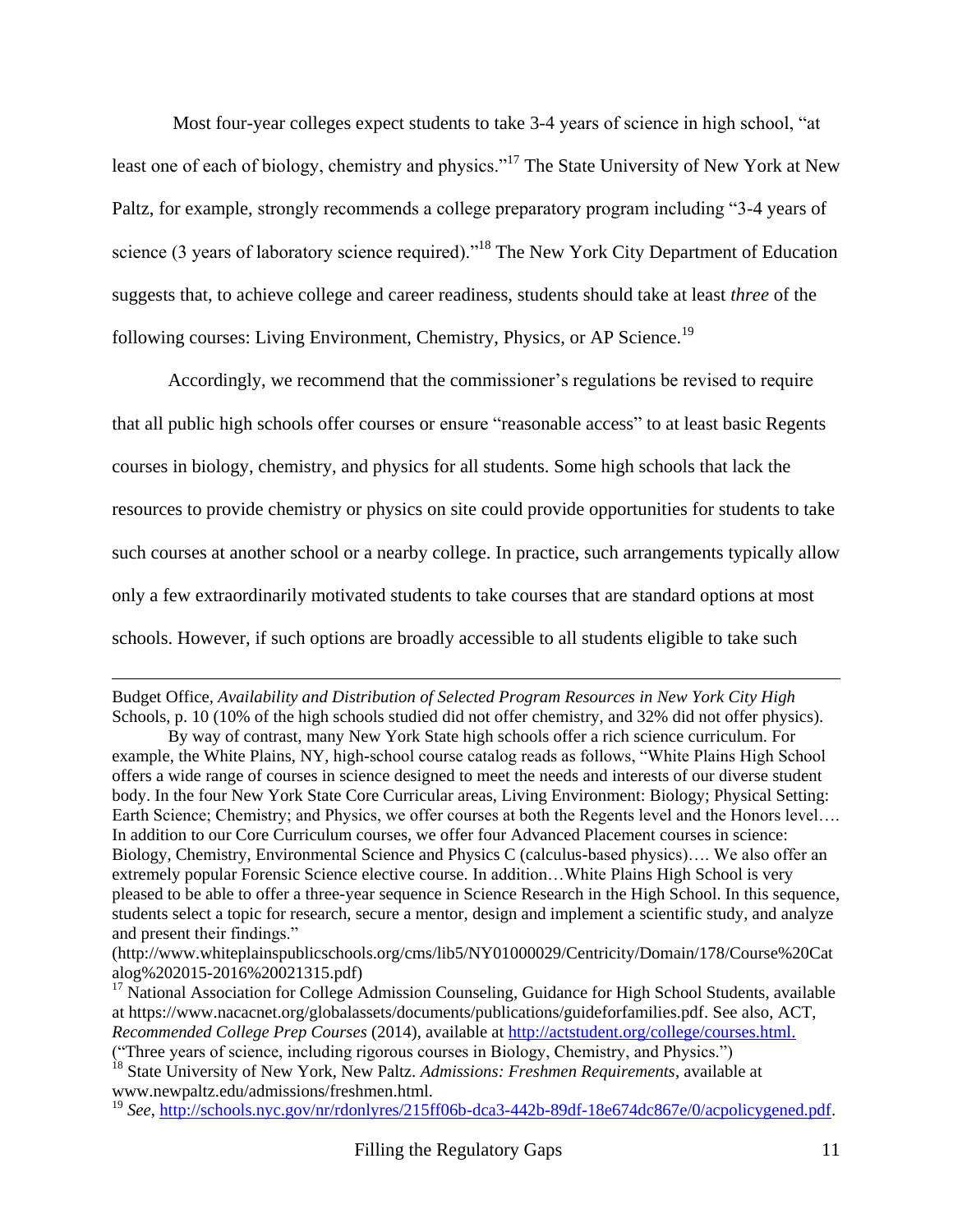courses, and all necessary transportation is provided, the "reasonable access" requirement would be met. "Reasonable access" might also include "blended-learning" courses that combine a digital or distance-learning component with in-person instruction, provided that all of the requirements for online/blended-learning courses, set forth in the commissioner's regulations, including supervision by certified teachers, are met in a meaningful manner.<sup>20</sup>

**Mathematics***.* Similarly*,* while New York State currently requires students to take three years of mathematics in order to graduate from high school,<sup>21</sup> high schools can meet this curriculum requirement without offering courses that are standard in most high schools, including algebra 2, pre-calculus, and calculus.<sup>22</sup> While New York students can graduate without these courses, lack of access to them will preclude a student from receiving a Regents diploma with advanced designation, for which passage of exams in integrated algebra, geometry, and algebra 2 is required, and compromises his or her record for admission to many colleges.<sup>23</sup> In this area, we recommend that current regulations be amended to require every high school to offer students reasonable access to courses in algebra 2, pre-calculus, and calculus.

**Languages other than English.** New York high schools are only required to provide one high-school year of study in a language other than English,  $^{24}$  which is the requirement for a basic Regents diploma,<sup>25</sup> although two additional units are required for an advanced Regents

 $\overline{a}$ 

 $^{20}$  8 N.Y.C.R.R. §100.5[d][10][i][a].

<sup>&</sup>lt;sup>21</sup> 8 N.Y.C.R.R. §100.5(a)(3)(iv).

<sup>22</sup> Center for New York City Affairs, The New School, *Creating College Ready Communities: Preparing NYC's Precarious New Generation of College Students* 19 (2013). (Only 28 of 342 New York City high schools analyzed had students taking exams for algebra II, chemistry, and physics. Most schools offered only one or two of these courses and 46 appeared to offer none.)

 $^{23}$  The majority of colleges require at least four of the following six classes, taken in order: pre-algebra, algebra, geometry, algebra 2 and/or trigonometry, pre-calculus, calculus. National Association for College Admission Counseling, Guidance for High School Students, available at

https://www.nacacnet.org/globalassets/documents/publications/guideforfamilies.pdf.

 $24$  Students are also required to complete two units of study in a language other than English by grade 9.8 NYCRR §100.2(d)(1)-(2).

<sup>&</sup>lt;sup>25</sup> The commissioner's regulations currently specify that "Each public school district shall offer students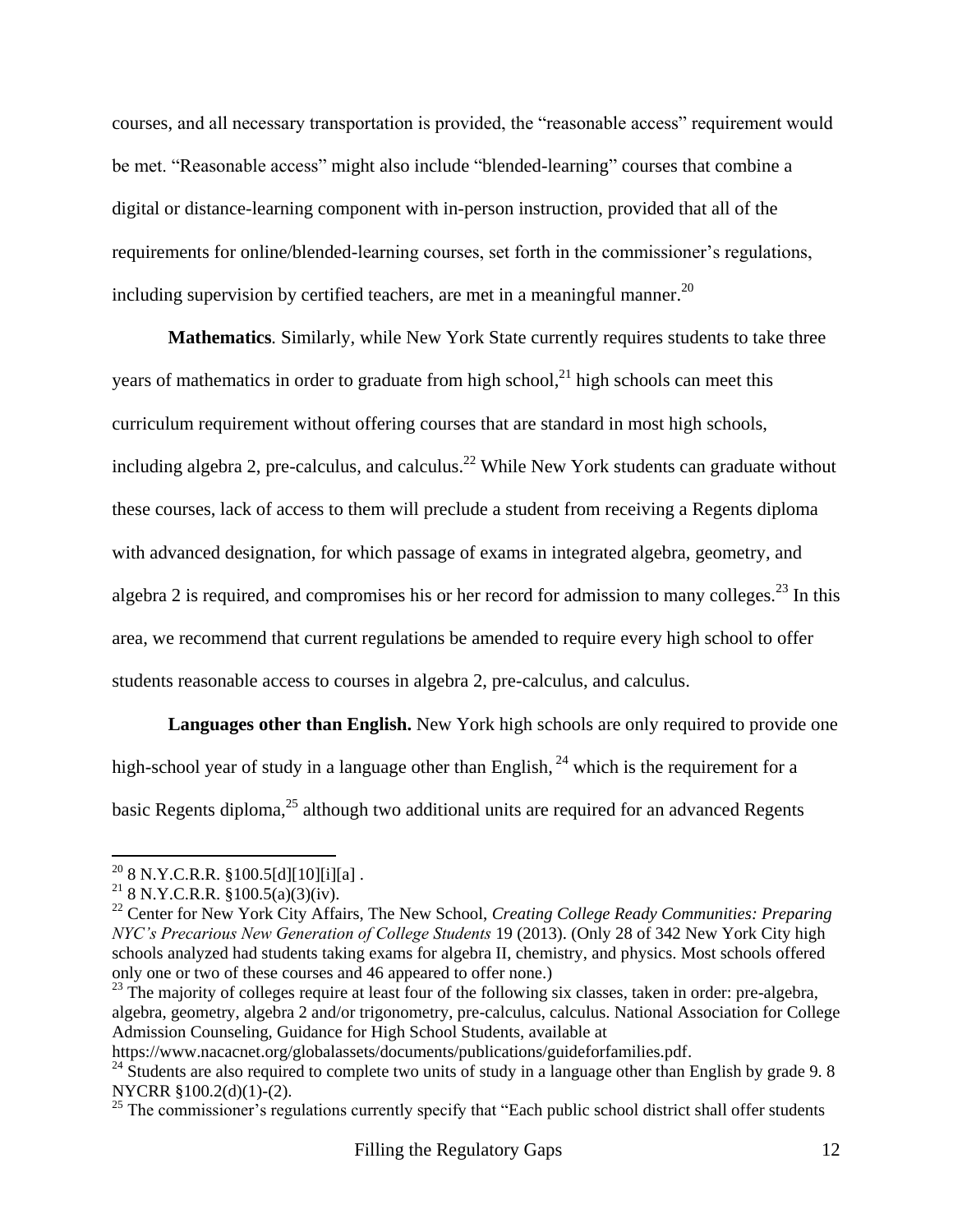diploma.<sup>26</sup> Nor are schools required to offer students a choice of world languages. As a result, some under-resourced high schools provide only a single year of language, and many schools offer only one language, generally basic Spanish.<sup>27</sup> These very minimal regulations mean, among other things, that the many bilingual students who come from Spanish-speaking homes have no other world-language choices and cannot even advance their Spanish-language skills by taking an advanced Spanish-language or literature course. This also precludes their students from acquiring the three years of high-school language study needed to earn an advanced Regents diploma, and the 2-4 years of study expected for admission to many colleges and universities.<sup>28</sup> To close these gaps, we recommend that every high school be required to offer or provide reasonable access to at least a three-year sequence of language study and that high schools with a student population in excess of 300 be required to offer or provide reasonable access to instruction in at least two world languages. $^{29}$ 

attending its schools the opportunity to meet all the requirements for and receive a Regents high school diploma," 8 NYCRR  $\S 100.2$ (e), implying that school districts do not also need to provide students reasonable access to courses needed for an advanced Regents diploma. This limitation is inconsistent with the constitutional requirement that all students have meaningful, "college and career ready" high school education. Because students of color disproportionately attend schools that do not have access to courses needed for an advanced Regents diploma, this provision also may violate constitutional equal protection requirements.

<sup>&</sup>lt;sup>26</sup> 8 NYCRR §100.2(d)-(2); 100.5(b)(7)(iv)(g); 100.5 (b)(7)(v)(c).

 $^{27}$  For comparison, the Farmingdale, NY, High School Curriculum Guide for 2014-15 lists the following offerings in languages other than English: Spanish I-V; Italian II-V; French II-V; and American Sign Language I-III

<sup>(</sup>http://www.farmingdaleschools.org/cms/lib02/NY01001906/Centricity/domain/8/curriculum%20guide/F armingdale%20HS%20Curriculum%20Guide%202016%202017.pdf).

<sup>28</sup> See, e.g., ACT, *Recommended College Prep Courses* (2014), available at [www.actstudent.org/collegeolcourses.html.](http://www.actstudent.org/college/courses.html)

CUNY states that "If you are considering attending CUNY, you should pursue a college preparatory curriculum that *at a minimum* includes ... two years of a single foreign language." The City University of New York. Undergraduate Admissions.  $9^{th}$ ,  $10^{th}$ , and  $11^{th}$  Graders. http://cuny.edu/admissions/undergraduate/9th-10th-11-th-graders.html.

<sup>&</sup>lt;sup>29</sup> See, e.g., 22 Pa. Code § 4.25(a) (requiring instruction in at least two world languages, at least one of which must be offered in a minimum four-year sequence.); Iowa, I.C.A.  $\S 256.11(5)(f)$  (requiring four years of sequential language study).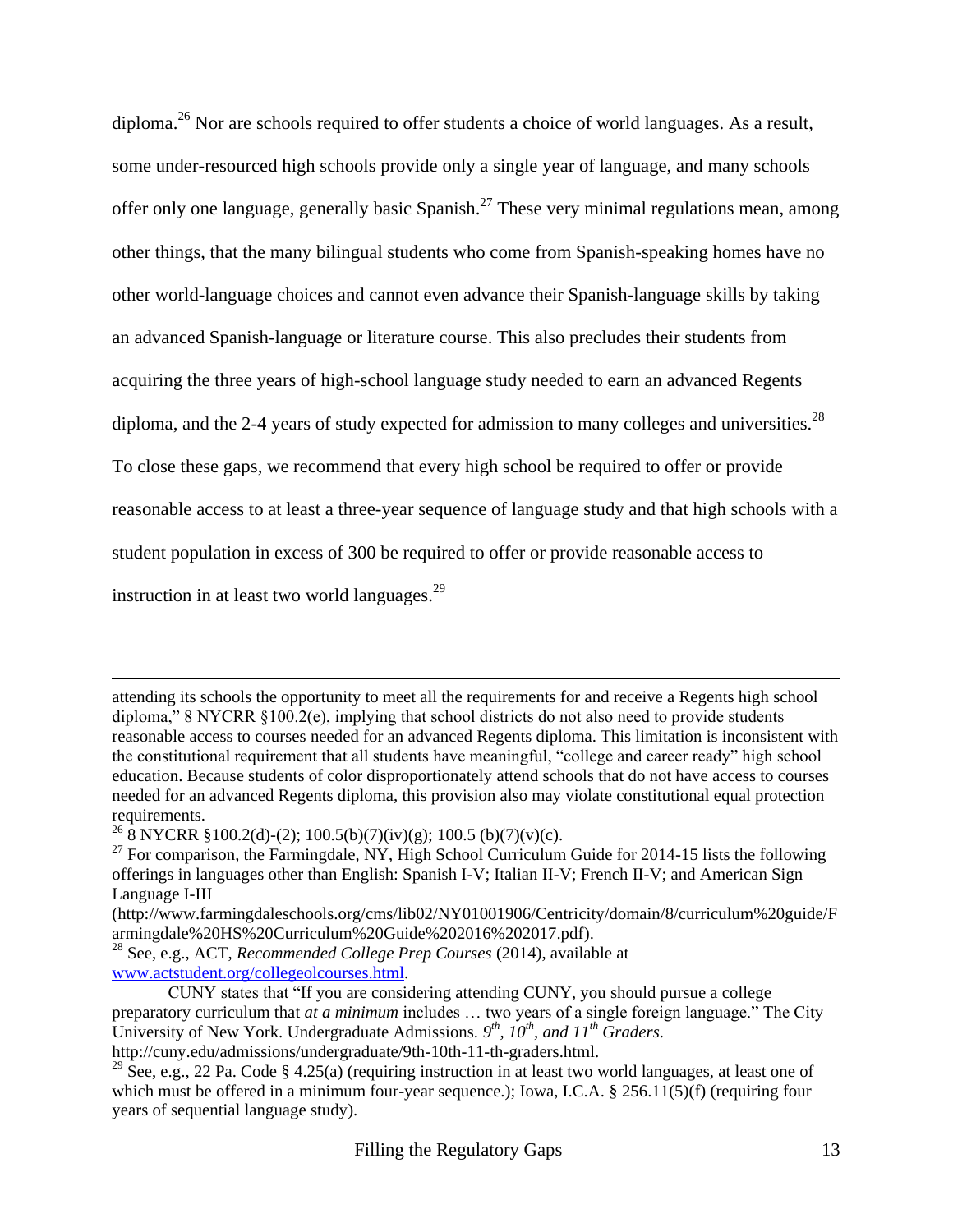**The arts.** New York State requires high schools to offer students only a single year of high-school study in the arts, the requirement to graduate with a Regents diploma. The commissioner's regulations also require school districts to offer students the opportunity to complete a three- or five-course sequence in the arts (that is, in music, dance, theater, or visual arts), beginning in  $9<sup>th</sup>$  grade.<sup>30</sup> However, some high schools provide only the single year of required arts instruction. In some school districts, arts sequences are available only in certain high schools and, as a result, many students do not have reasonable access to them. $31$  Such arts opportunities are important for helping many students develop the creativity, problem-solving, communication, and self-expression skills that are essential for preparation for civic participation, college, and future employment.

Current high-school arts requirements do not provide sufficient arts-education course offerings to allow all students to meet the requirements for a Regents diploma through a multiple-pathways arts examination,  $32$  nor do they allow all students to meet the requirements for an advanced Regents diploma through an arts endorsement. Accordingly, we recommend that school districts be required to provide all students reasonable access to the opportunity to complete a three- or five-course sequence in music, dance, theater, or visual arts.<sup>33</sup>

 $\overline{\phantom{a}}$ 

<sup>31</sup> *See*, New York City Department of Education, *Arts in Schools Report*, 2013-2014, p. 25. (The proportions of responding schools serving high school grades that reported offering at least one arts sequence of six or more credits ranged from 3% in dance to 47% in visual arts in the 2013-14 school year.) Office of the New York City Comptroller, *A Plan to Boost Arts Education in New York City Schools,* p. 9 (2014), available at http://comptroller.nyc.gov/wpcontent/uploads/documents/State\_of\_the\_Arts.pdf.

 $30$  8 NYCRR §100.2(h)(1).

A more recent analysis undertaken for the Safeguarding Sound Basic Education Task Force by the Center for Arts Education in Feb. 2015 found that 214 of 390 New York City high schools analyzed, or 55%, offer at least one arts sequence in one of the specified arts areas. While all of the city's community school districts offer at least one sequence, the range is quite wide with several CSDs offering only one sequence, and one CSD offering 30.

<sup>32</sup> *See*, 8 NYCRR §100.2(mm)

<sup>33</sup> *See, e.g.* Rhode Island Board of Regents for Elementary and Secondary Education, Basic Education Program Regulations, §G-13-1.3.5 (2009). ("A program of study shall exist for all secondary students to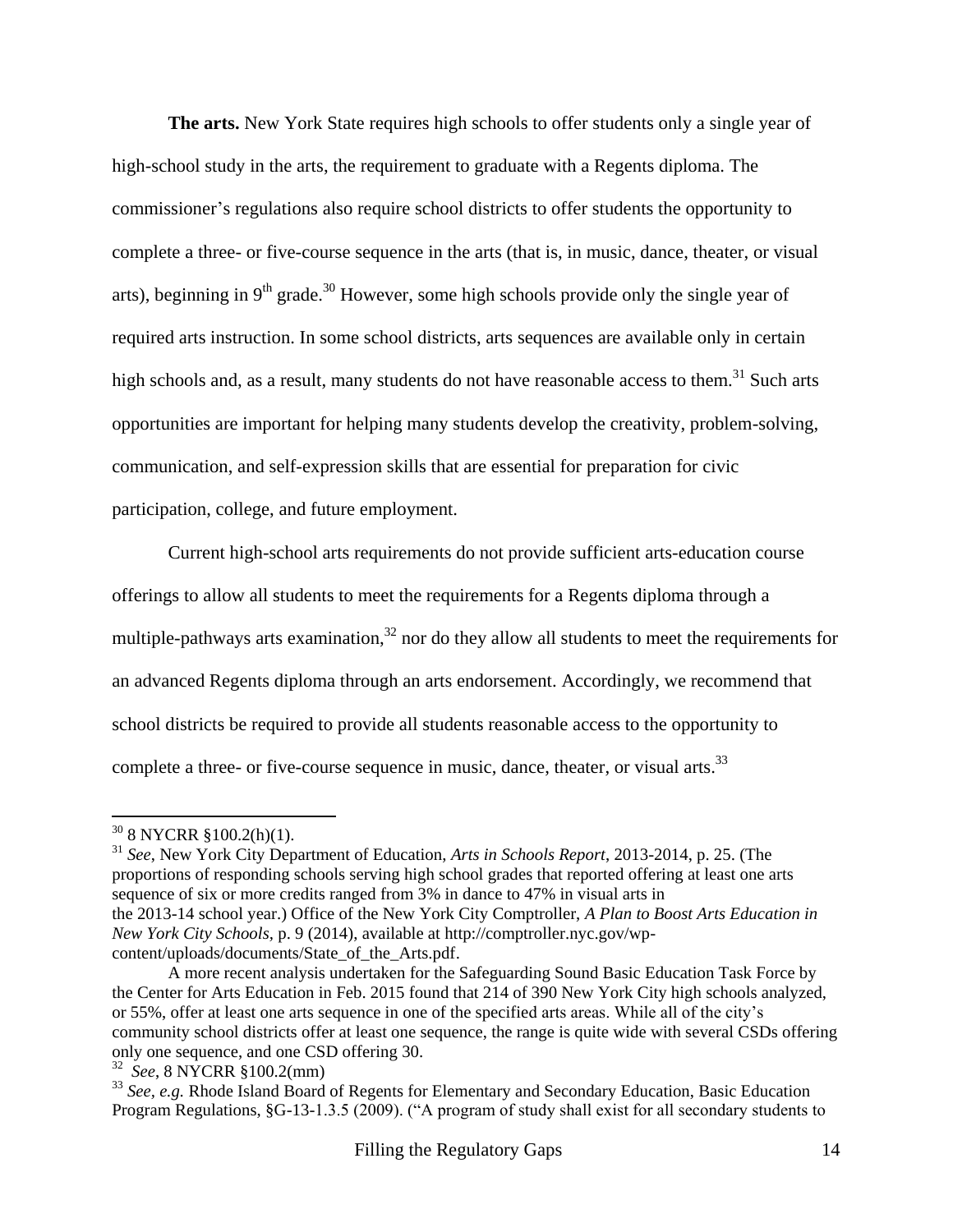**Honors and Advanced Placement courses***.* Most secondary schools in New York State offer their students a range of advanced, honors, International Baccalaureate (IB), and/or Advanced Placement (AP) courses that allow students access to a four-year sequence of courses in most subjects, provide challenging courses throughout high school, and enable students to demonstrate the academic rigor needed for admission to competitive colleges. Many underresourced urban, suburban, and rural schools do not, however, provide their students these opportunities. All eligible students should have access to these course offerings. We recommend that regulations be revised to require school districts to provide all qualified students reasonable access to advanced, honors, IB, and/or AP courses in the core academic subjects: English language arts, mathematics, science, and social studies. $34$ 

#### **Gaps in Requirements for Preparation for Civic Participation**

The New York Court of Appeals has emphasized repeatedly that one of the two primary purposes of public education is to prepare students to "function productively as civic participants."<sup>35</sup> However, current regulations are insufficient to ensure that all New York students are adequately prepared for civic participation. For example, although a one-semester "participation in government" course is included in New York State's high school graduation requirements,<sup>36</sup> there are no specific requirements regarding access to the type of experiential curricular and extra- or co-curricular activities that are necessary to provide students the

 $\overline{a}$ 

enable them to demonstrate proficiency in at least one art form. Additionally, secondary school students shall be provided with the opportunity to do multiple levels of coursework in visual arts and design in both two and three dimensions and in at least one performing arts discipline.")

 $34$  *See, e.g.* North Carolina, G.S.A. § 115C-174.26 (e). ("Local boards of education shall ensure that all high school students have access to advanced courses in language arts, mathematics, science, and social studies"); Indiana, IC 20-36-3-5(b), providing that "Each school corporation shall provide the College Board's science and math advanced placement courses in secondary schools for students who qualify to take the advanced placement courses.")

<sup>35</sup> See, e.g., *CFE II*, 100 N.Y.2d 893, 908 (2003).

<sup>36</sup> 8 NYCRR §100.5(a)(6).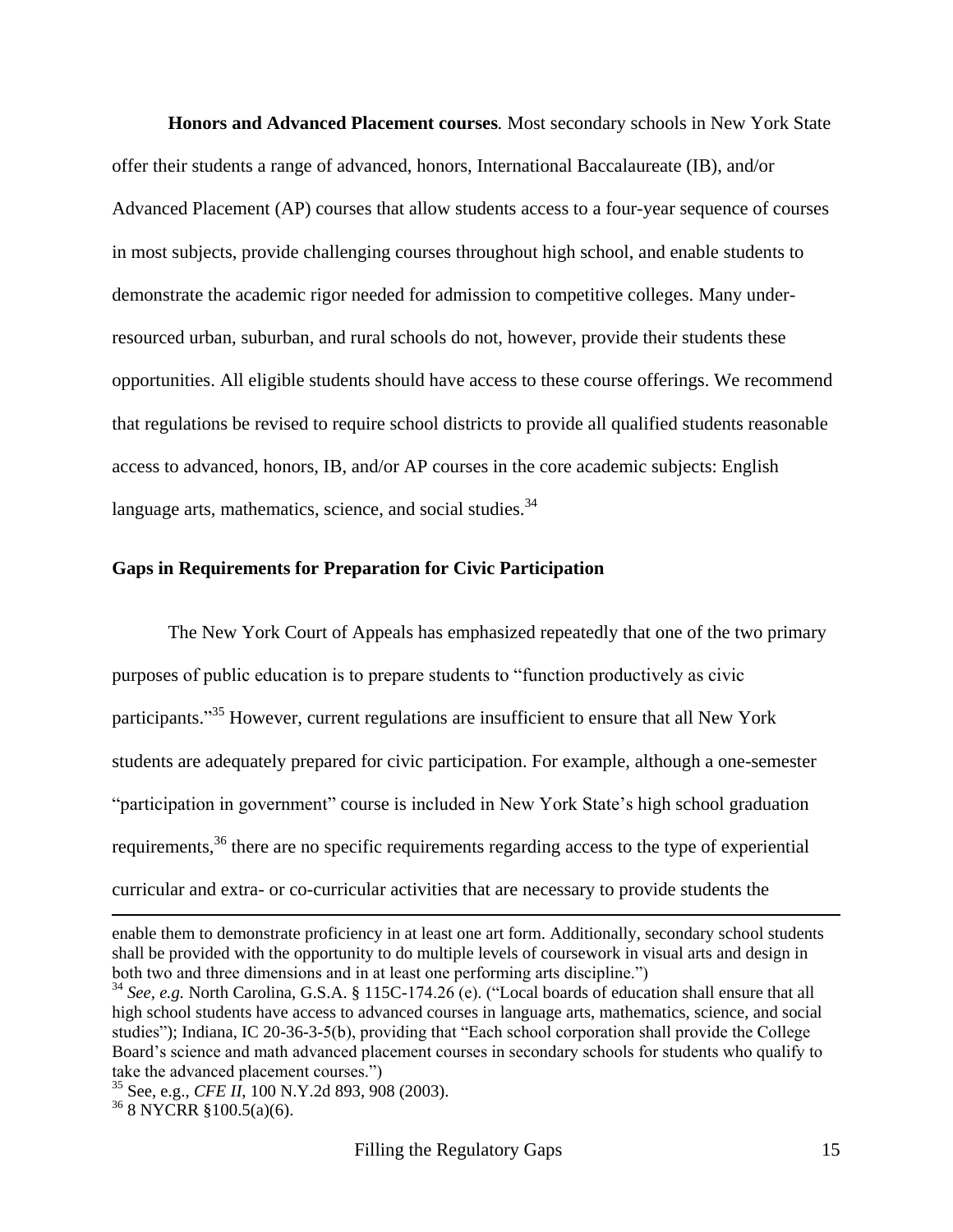knowledge, skills, attitudes, and experiences they need to be capable voters, to serve on juries, and to exercise their first-amendment free-speech rights. As a consequence, many students lack adequate access to these critical activities. In addition, under pressure to boost student test scores in reading and math to meet NCLB requirements, many schools in recent years reduced the amount of instructional time devoted to social studies.<sup>37</sup>

To remedy these constitutional deficiencies, the commissioner's current regulations should be revised. Additional regulations should ensure, at a minimum, that

- 1. Students receive sufficient instruction in social studies in all grades.
- 2. All students have regular opportunities to practice civic participation through, to name a few examples, student councils; civic action on community issues and with community groups; field trips to courts, town/city councils, and candidate forums; and other civic experiences.<sup>38</sup>
- 3. All students are required to participate in meaningful service-learning and civic-literacy projects between grades 7 and 12, and all schools are required to provide students with access to such opportunities.<sup>39</sup>

 $\overline{\phantom{a}}$ <sup>37</sup>Center on Education Policy (2007). *Choices, Changes, and Challenges Curriculum and Instruction in the NCLB Era.* Washington, DC: Author; U.S. Department of Education. (2007*). Changes in Instructional Hours in Four Subjects by Public School Teachers of Grades 1 Through 4.* (NCES 2007– 305). Washington, DC: National Center for Education Statistics. Retrieved from http://nces.ed.gov/pubs2007/2007305.pdf.

b. That students choose and analyze a community problem and offer public-policy recommendations on the problem to local officials; and

<sup>&</sup>lt;sup>38</sup> See, e.g., North Carolina, N.C.G.S.A. § 115C-81(g1) (requiring the state board of education to modify the high-school social-studies curriculum to include instruction in civics and citizenship education; and stating that the legislature "strongly encourages" such civics and citizenship education in high school to include elected student councils, instruction in current events and [opportunities for] students [to] write to a local, state, or federal elected official about an issue that is important to them; and that the middle school curriculum include:

a. A tour of representative local-government facilities such as the local jail, the courthouse, or a town hall, to help students understand the way their community is governed;

c. Information about getting involved in community groups.

<sup>&</sup>lt;sup>39</sup> See, e.g., Georgia, 17 G.C.A. § 4124(b) (requiring completion of 75 hours of service learning between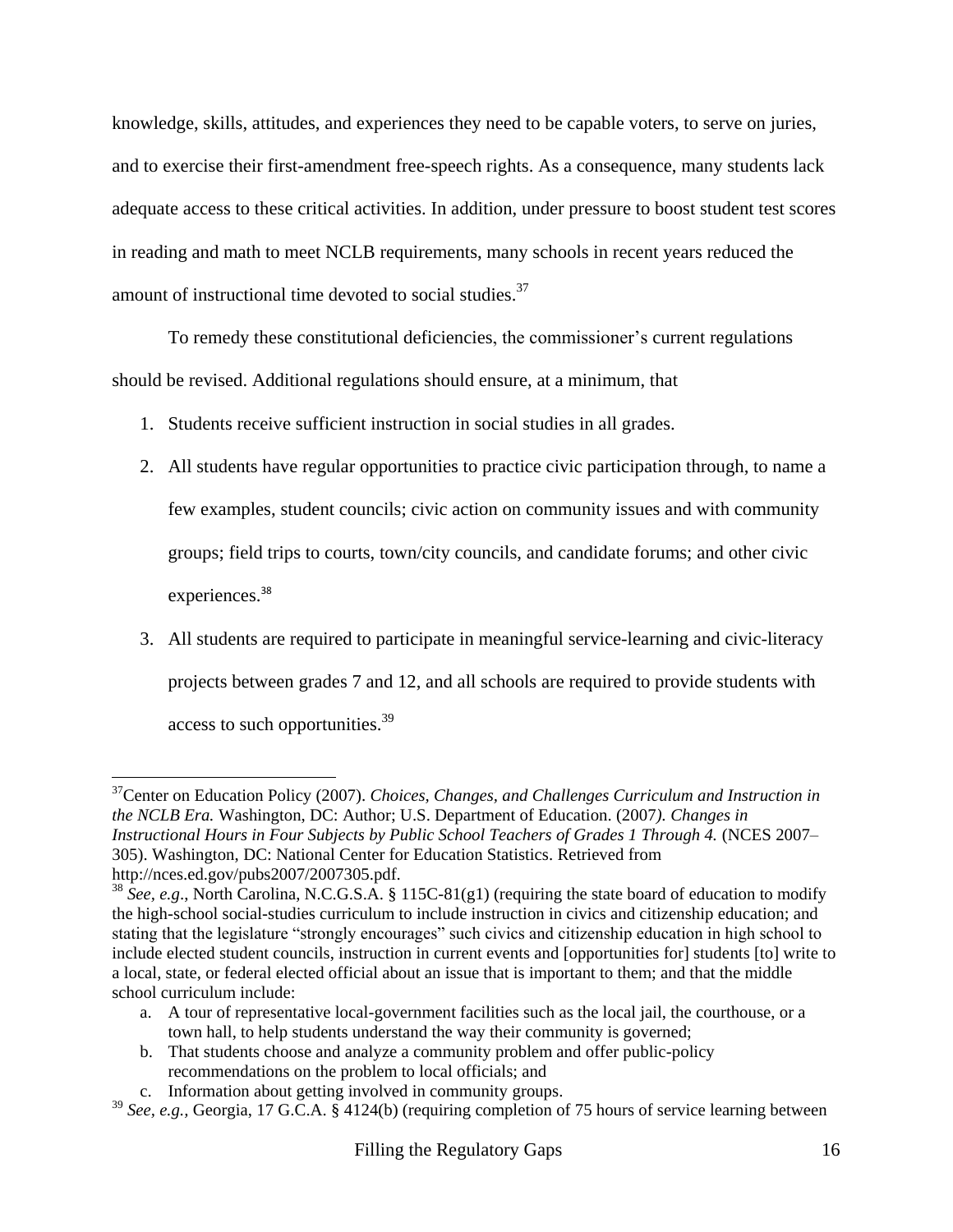4. All middle schools and high schools provide students a range of regular opportunities to participate in experiential curricular and extracurricular activities that foster the social experiences and the attitudes, values, and dispositions needed to function productively as civic participants, including, but not limited to, sports, performing and visual arts, student government, speech and debate, and school newspaper.<sup>40</sup>

#### **Gaps in Requirements for Access to Instructional Materials**

The *CFE* court held that students are entitled to sufficient and appropriate instrumentalities of learning, including books, supplies, libraries, laboratories, and technology. In many New York schools, however, students lack sufficient access to books, computers, lab equipment, calculators, and other instructional materials. In some schools, students are not allowed to take textbooks home to study or complete homework. Basic supplies like chalk, paper, and pencils are lacking in many schools, and parents and/or teachers must supply these items.<sup>41</sup> No current statutes or regulations proscribe standards or requirements in these areas, although the *CFE* court made clear that all of these items are constitutionally required.<sup>42</sup> We therefore recommend that the commissioner's regulations specifically provide that

1. All students must be provided appropriate and current books and other necessary instructional supplies in suitable condition and access to necessary technology and online materials.

 $\overline{a}$ 

<sup>9&</sup>lt;sup>th</sup> and 12<sup>th</sup> grades.) For examples of service learning opportunities, see, e.g., [http://schools.nyc.gov/community/sis/servicelearning/default.htm;](http://schools.nyc.gov/community/sis/servicelearning/default.htm)

http://www.marylandpublicschools.org/programs/Documents/Service-Learning/MDSLGuidelines.pdf <sup>40</sup> Cf. Maine Stat. Ann. Title 20-A, § 15680 (D) (requiring specific annual per pupil allocation for "cocurricular and extracurricular activities").

<sup>41</sup> Campaign for Educational Equity, *Deficient Resources: An Analysis of the Availability of Basic Educational Resources in High-Needs Schools in Eight New York State School Districts* (December, 2012)

 $42$  See, e.g., CFE v. State of New York, 86 N.Y. 2d 307, 317 (1994), CFE v. State of New York, 187 Misc.2d 1, 57 (S. Ct, N.Y. Co, 2001).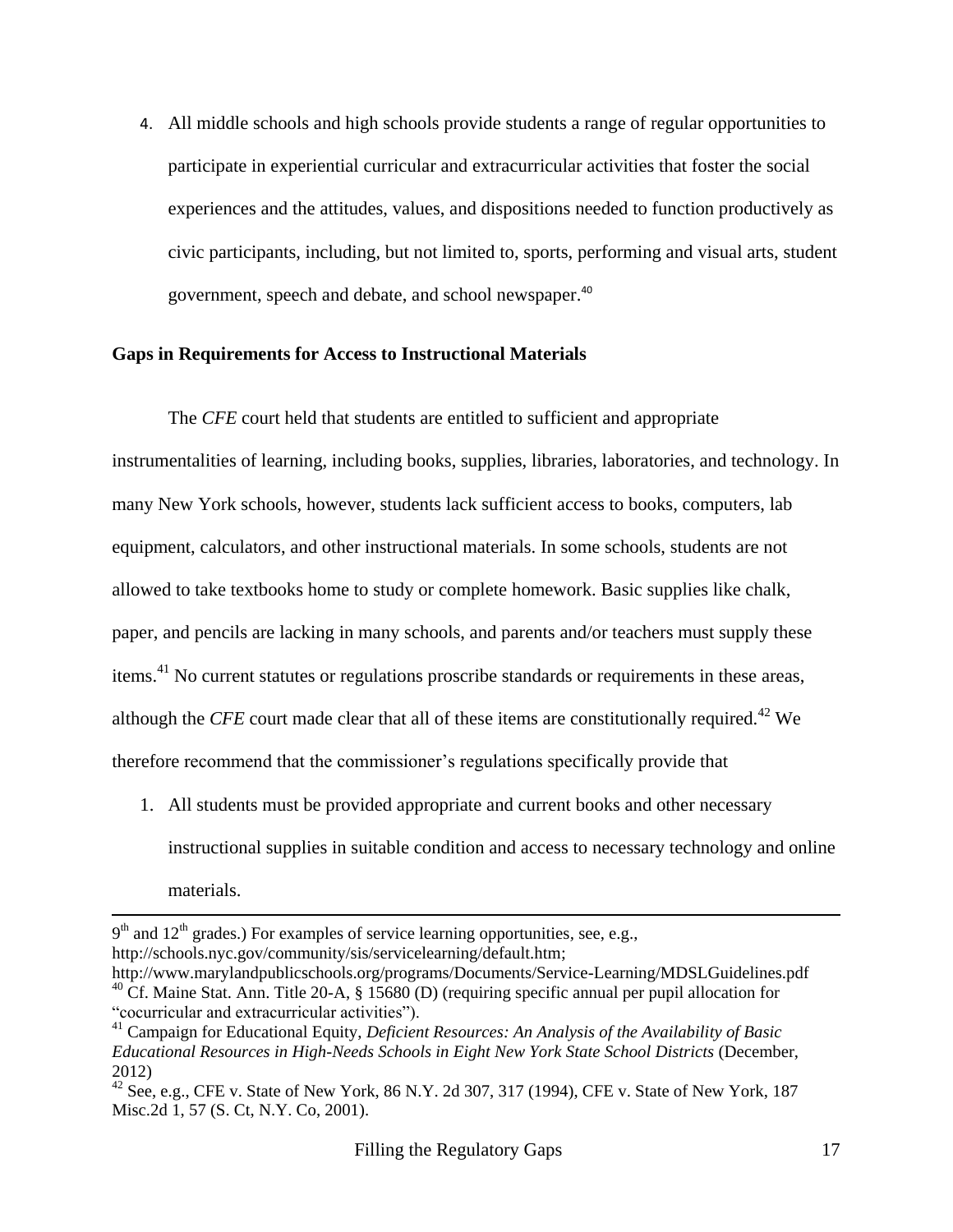2. Where textbooks or other required books are issued (either digitally or in hard copy),

every student must have his or her own copy of the correct edition of the book, which he or she shall be permitted to take home each day for home study for the entire school year or for the portion of the year when the book is used.<sup>43</sup>

Many schools also do not have enough funding for supplies and routinely rely on parents and teachers to pay for them.<sup>44</sup> The state education department has, in the past, taken a position that parents and caregivers must bear the financial burden of purchasing "consumables," such as paper and pens, for their own children.<sup>45</sup> Insisting that parents purchase supplies for general classroom or school use, however, is inequitable; while some parents may be able to afford such a contribution, others cannot. In any event, it is unconstitutional because schools are responsible for paying the "actual cost" of providing students the opportunity for a sound basic education and that "actual cost" clearly includes basic classroom supplies. For these reasons, the

 $\overline{\phantom{a}}$ 

\* \* \*

(e) Instructional supplies, including library books and media resources, science equipment, classroom furniture, audiovisual equipment, maps and globes, chalkboards, art and music supplies, and other educational materials shall be provided in all schools in adequate form and quantity.

 $^{43}$ See, e.g., Ala. Code 1975 § 16-36-70:

<sup>(</sup>b) All students in the public schools shall be provided with adequate and current textbooks and other necessary instructional supplies for use in their education. Textbooks and other supporting materials shall be appropriate for their course work and shall be in suitable condition. Where textbooks are issued pursuant to [Section](https://a.next.westlaw.com/Link/Document/FullText?findType=L&pubNum=1000002&cite=ALSTS16-36-69&originatingDoc=NC4CF5730BAD311DB8E46AD894CF6FAAB&refType=LQ&originationContext=document&transitionType=DocumentItem&contextData=(sc.UserEnteredCitation))  [16-36-69,](https://a.next.westlaw.com/Link/Document/FullText?findType=L&pubNum=1000002&cite=ALSTS16-36-69&originatingDoc=NC4CF5730BAD311DB8E46AD894CF6FAAB&refType=LQ&originationContext=document&transitionType=DocumentItem&contextData=(sc.UserEnteredCitation)) every student shall have his or her own copy of the issued textbook of the correct edition, which he or she shall be permitted to take home each day for home study for the entire school year or for the portion of the year when the book is issued.

*See also*, Ann. Cal. Educ. Code §35186(f)(1) ("For there to be sufficient textbooks and instructional materials, each pupil, including English learners, must have a textbook or instructional materials, or both, to use in class and to take home..."); Tenn. Code Ann  $\S$  49-6-2211 ("Every student shall be permitted to take any textbook specifically issued to the student home for the purpose of studying the textbook.")

<sup>44</sup> *See, e.g.,* Anna Phillips, Pay to the Order of Public School X… Schoolbook, (May 19, 2012), available at [www.wnyc.org/story/302200-pay-to-the-order-of-public-school-x.](http://www.wnyc.org/story/302200-pay-to-the-order-of-public-school-x)

<sup>45</sup> See [www.p12.nysed.gov/mgtserv/free\\_appropriate/calculators.html.](http://www.p12.nysed.gov/mgtserv/free_appropriate/calculators.html)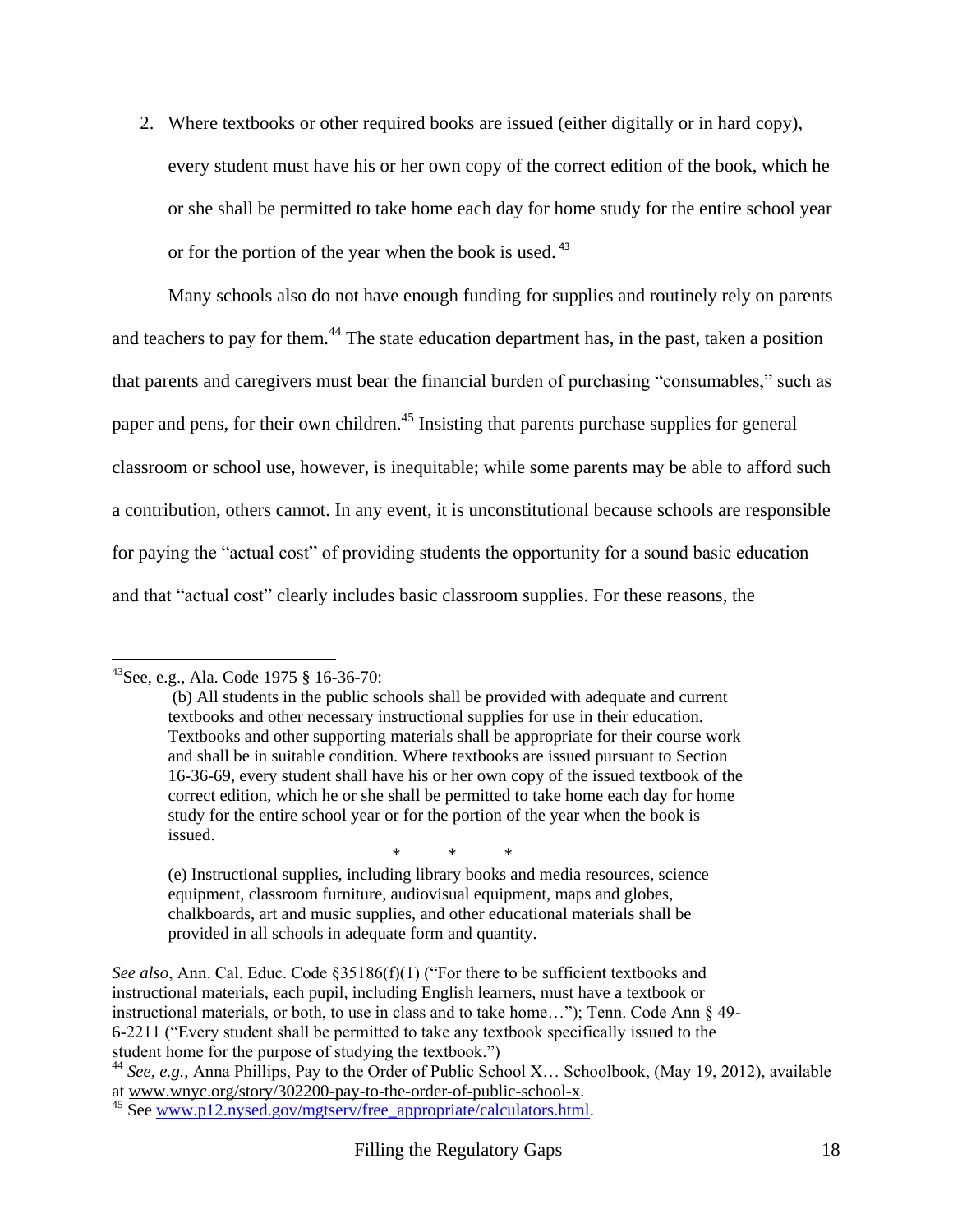regulations should specify, and the foundation-funding formula should assure, an adequate minimum annual dollar allocation per classroom for basic supplies.

#### **Gaps in Requirements for Sufficient Numbers of Qualified Personnel**

The opportunity for a sound basic education requires not only that all students have access to qualified teachers, principals, and other school personnel but also that there are sufficient numbers of educators and other school staff to meet students' needs appropriately. In many areas, current regulations do not provide sufficient specificity to ensure that every school is equipped with an adequate number of school personnel. Students in schools with high levels of poverty are more likely to lack access to school counselors, school social workers, and school health professionals, for example, though they may have greater need of these services in order to succeed in school. 46

**School counselors.** The commissioner's regulations require a guidance program sufficient at all school levels to manage program planning, attendance, academic and behavioral problems, intervention services, parental awareness and involvement, and, at the secondary level, to undertake annual reviews of each student's educational progress and to develop individual college and career planning.<sup>47</sup> In the absence of regulations on the ratio of school counselors to students that is needed to meet these extensive program requirements, many districts and schools lack enough school counselors to provide the requisite level of services, and, during times of fiscal constraint, school counselors are often considered expendable.<sup>48</sup> A survey by the Urban Youth Collaborative found that 66% of NYC high school students in large schools and 50% of students in small schools on large campuses said they were never, rarely, or only sometimes able

<sup>46</sup> See *Deficient Resources*, n. 11 above, at pp.20-24.

<sup>&</sup>lt;sup>47</sup> 8 NYCRR §§100.2 (j); (ee); (ii), 100.1 (g).

<sup>48</sup> See *Deficient Resources*, n. 11 above, at pp.20-22.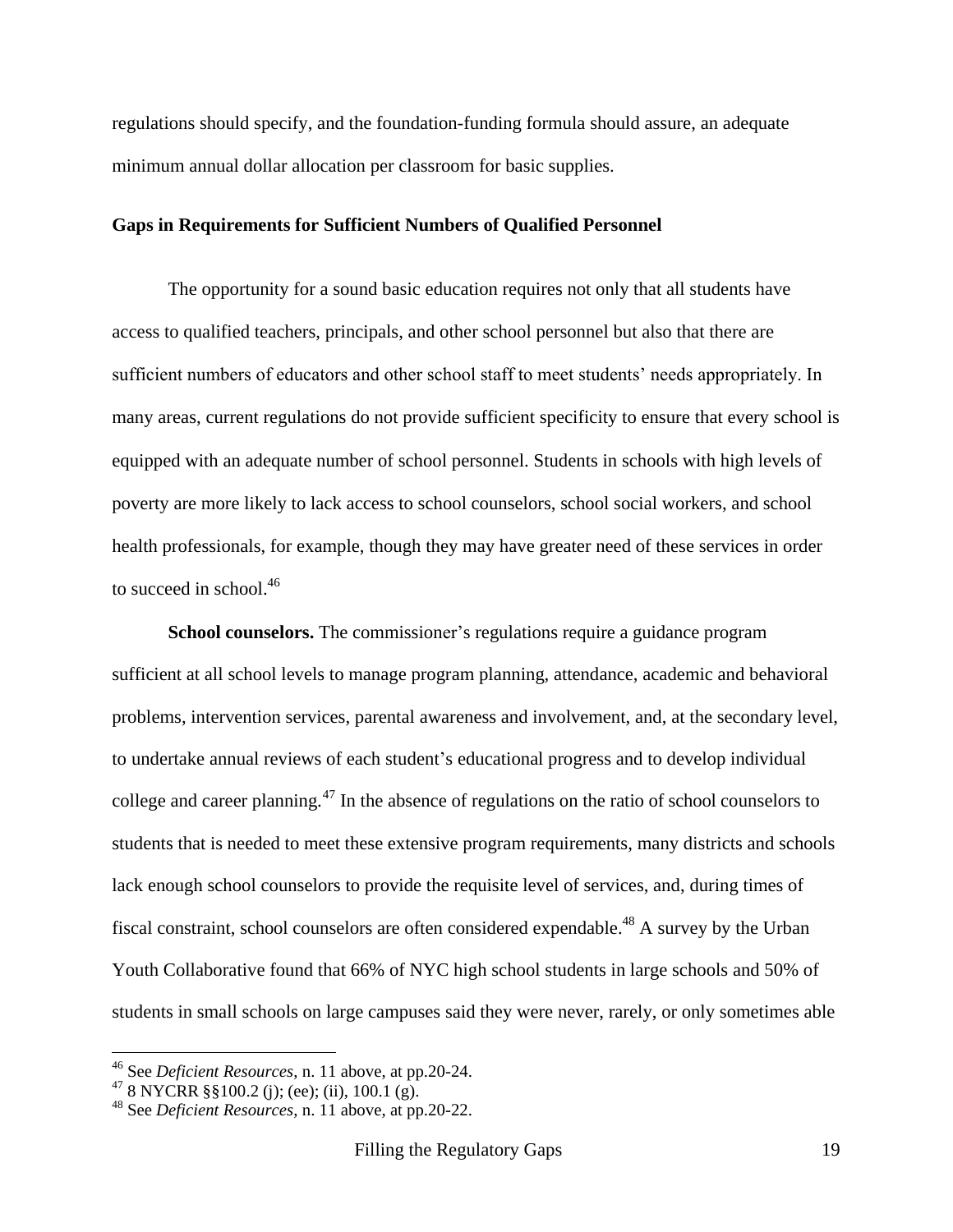to get help at school when they had questions about college.<sup>49</sup>

The American School Counselor Association recommends a counselor-to-student ratio of 1:250, and 1:200 in schools with intensive needs. <sup>50</sup> Ratio requirements for school counselors to students in other states include 1:300 for secondary schools in New Hampshire<sup>51</sup> and 1:500 in elementary schools and 1:350 in secondary schools in Virginia.<sup>52</sup>

Because of the intensive need for guidance services, as recognized in the commissioner's regulations, we recommend for New York State a ratio of one school counselor to every 300 students in elementary schools, 1:300 in secondary schools in general, and 1:200 in all schools with intensive needs. To ensure preparation for college, we also believe that high schools should, in addition, provide college counselors in a ratio of 1:100 seniors, who should begin working with students in the ninth grade.<sup>53</sup>

**School social workers and psychologists**. The commissioner's regulations require that schools employ school psychologists and social workers to help students who exhibit attendance, academic, behavioral or adjustment problems, to support academic intervention services, and to provide a safe and orderly climate for learning.<sup>54</sup> However, there are no requirements for, or guidance about, the number of such professionals that must be available to help students

l

<sup>49</sup> Results of this survey were reported in, John Garvey, *Are New York City's Public Schools Preparing Students for Success in College?*, p. 22) (Annenberg Institute for School Reform, Brown University, 2009) available at http://annenberginstitute.org/sites/default/files/product/200/files/Garvey\_Report.pdf. <sup>50</sup>American School Counseling Association, Student to Counselor Ratio, 2010-2011, available at [http://www.counseling.org/PublicPolicy/PDF/2010-2011\\_Student\\_to\\_Counselor\\_Ratio.pdf.](http://schoolcounselor.org/asca/media/asca/home/ratios10-11.pdf.) 

<sup>51</sup> N.H. Code Admin. R. Ed 306.17.

 $52 \text{ VA}$  Code Ann. §22.1-253 13:2(H)(4).

<sup>53</sup> *See, e.g*., New York City Comptroller, *The Power of Guidance: Giving High Schools Students the College Counseling They Need*, p. 6 (2012) available at https://comptroller.nyc.gov/wpcontent/uploads/documents/Power\_of\_Guidance\_Oct\_PDF.pdf (recommending 1:100 guidance counselor ratio); Urban Youth Collaborative, *Get Us to College: Proven Strategies for Helping NYC Students Navigate the College Process.* New York, NY, p. 22 (2013), available at http://www.urbanyouthcollaborative.org/wp-content/uploads/2013/10/get-us-to-college.pdf (advocating a

<sup>1:100</sup> ratio in high schools).

<sup>&</sup>lt;sup>54</sup> 8 NYCRR §§ 100.2(j)(1)(ii)(c) & (ee).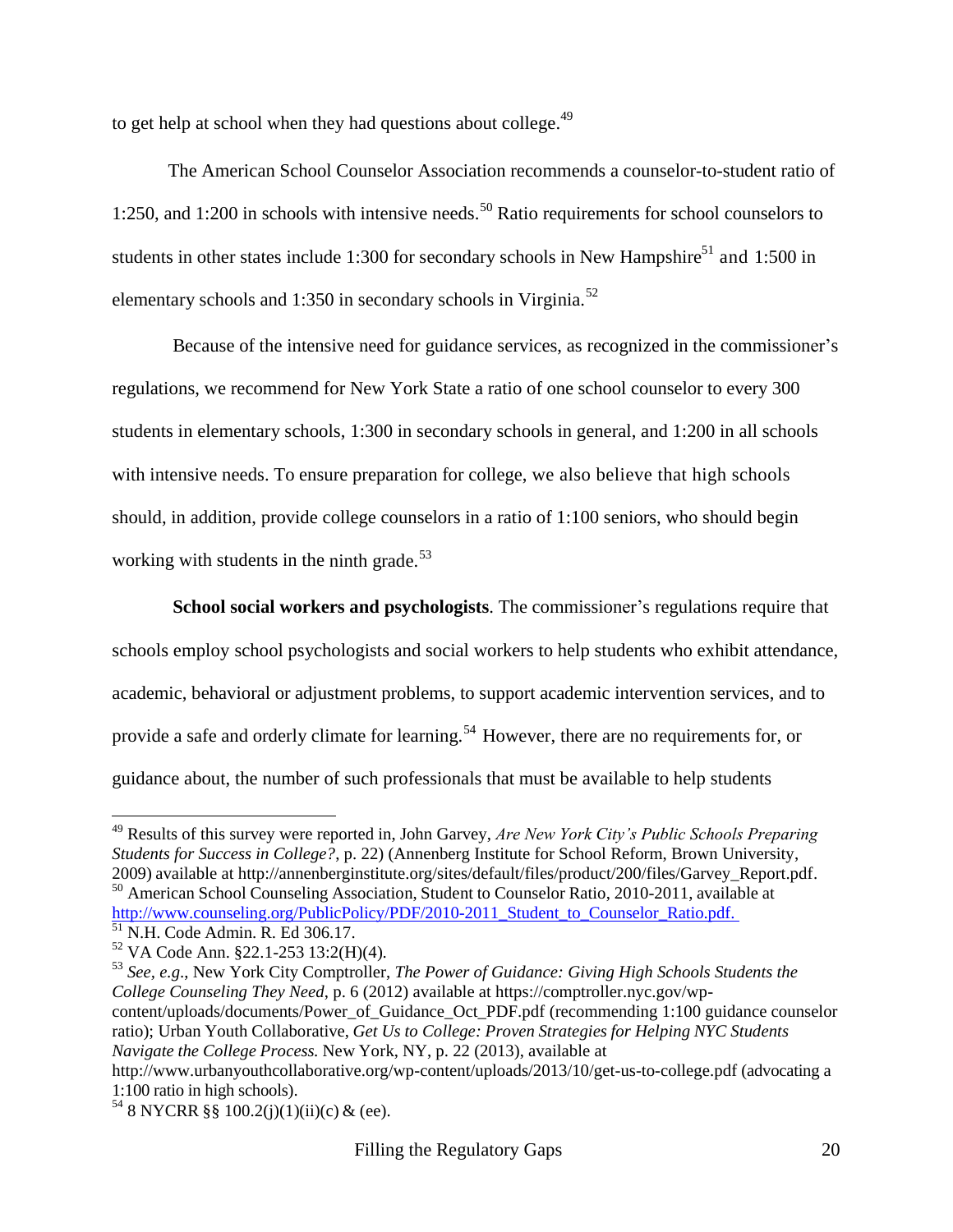struggling academically, emotionally, or behaviorally. As a result, the overwhelming majority of high-need schools lack sufficient personnel in these areas to provide the required services.<sup>55</sup>

Because of the greater involvement of social workers and psychologists in federally mandated procedures and services for students with disabilities, identifying an appropriate ratio of social workers and social psychologists to students is difficult. Schools with large numbers of students with disabilities need sufficient numbers of these clinicians to serve on committees on special education, and to participate in reviews, provide mandated counseling, and otherwise respond to the needs spelled out in students' individualized education programs (IEPs). In addition, schools require sufficient social workers and psychologists to meet the needs of general-education students. In schools that serve large numbers of students dealing with the stresses and needs associated with poverty, greater numbers of these professionals will be necessary to ensure the opportunity for a sound basic education.

The National Association of School Social Workers recommends one social worker for every 250 students.<sup>56</sup> (It is not clear whether this ratio includes personnel needed for both general education and special education services, and it also is not clear whether the ratio assumes the presence of school counselors and/or psychologists in the school.) The recommendations of the National Association of School Psychologists are more specific: they call for a general ratio of 1:1,000, and 1:500-700 when psychologists are providing "comprehensive and preventive services (i.e., evaluations, consultation, individual/group counseling, crisis response, behavioral interventions, etc.)."<sup>57</sup>

 $\overline{a}$ 

<sup>55</sup>See *Deficient Resources*, n. 11 above, at pp.22-23.

<sup>56</sup> NASW Standards for Social Work Service, p.18 (2012), available at

[http://naswdc.org/practice/standards/naswschoolsocialworkstandards.pdf.](http://naswdc.org/practice/standards/naswschoolsocialworkstandards.pdf)

<sup>57</sup> National Association of School Psychologists, *Model for Comprehensive and Integrated School Psychological Services,* p.10 (2010), available at http://www.nasponline.org/standards-andcertification/nasp-practice-model/nasp-practice-model-implementation-guide/section-i-nasp-practice-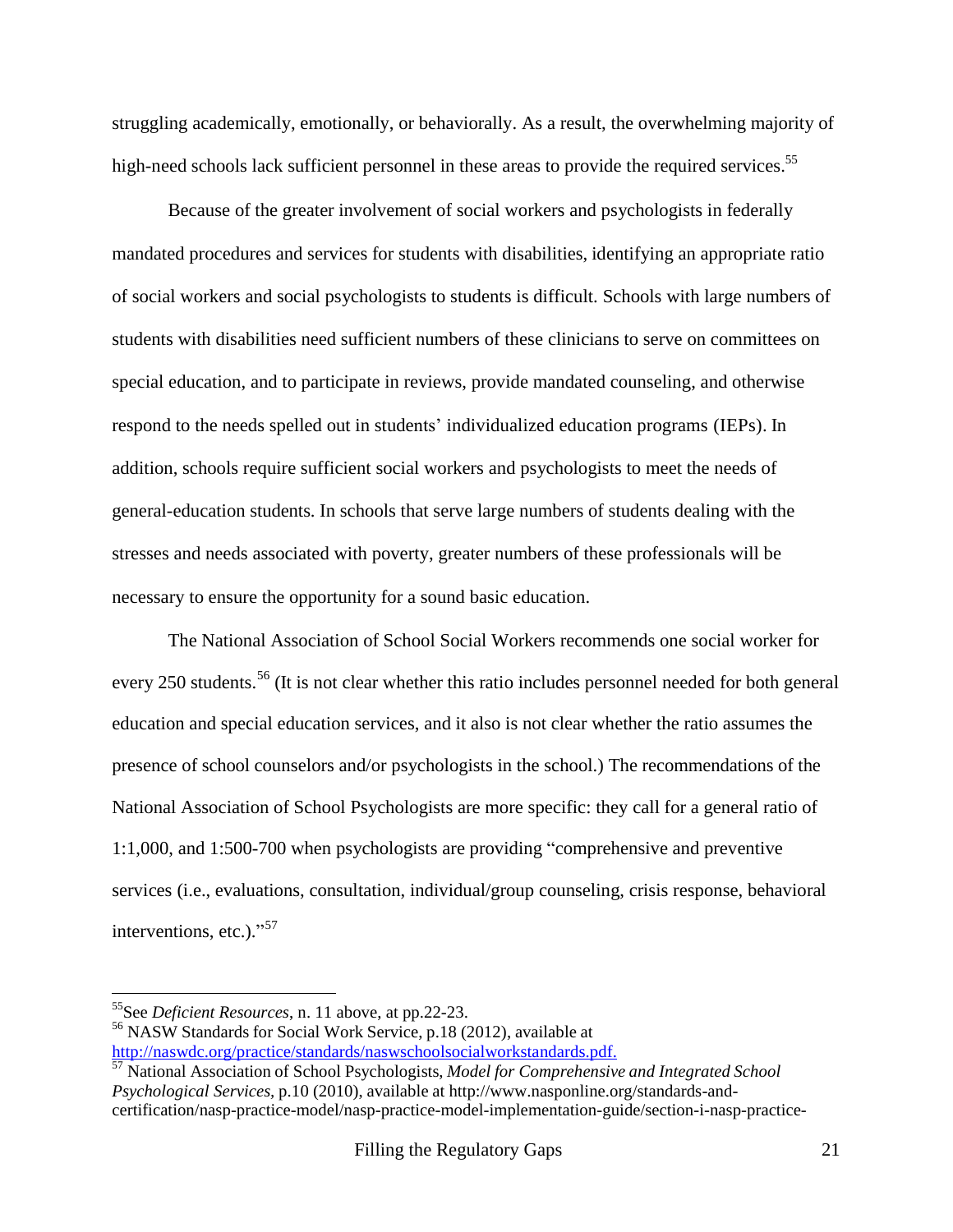Few states break out required ratios of social workers and psychologists to students. Of those that do, Indiana has the clearest guidelines: they explicitly recommend a "student assistance" services" ratio of 1:700, assuming that sufficient school counselors are on hand to meet the needs of schools' guidance programs. 58

Based on the extensive need for mental-health services in many New York schools (and assuming that there will be a full complement of school counselors in each school), we recommend a ratio of 1:500 for school social workers and 1:700 for school psychologists, and 1:400 and 1:500, respectively, for schools with intensive needs (e.g., schools serving large numbers of students living in poverty and English language learners). These ratios do not include the additional numbers of social workers and psychologists needed to meet the needs of students with disabilities.

**School nurses and other health professionals.** New York State law requires that every school have a sufficient number of nurses or other health professionals to undertake medical examinations and screenings and to guide and instruct students, parents, and teachers on health issues.<sup>59</sup> However, it does not set a specific requirement for such staffing. The lack of minimum staffing ratios poses a problem in many schools. In our *Deficient Resources* study, 19 of 33 schools reported insufficient numbers of nurses or other healthcare professionals to meet students' basic health needs; for example, one large New York City high school had only one nurse to meet the manifold health needs of 2000 students.<sup>60</sup>

Proscribed or recommended nurse-to-student ratios in other states include 1:500 in

l

model-overview/nasp-practice-model-overview.

<sup>58</sup> Ind. Admin. Code tit. 511, r. 4-1.5-2.

<sup>59</sup> See, e.g., N.Y. Educ. Law §§ 901, 902.

<sup>60</sup> See *Deficient Resources*, n. 11 above, at p. 24.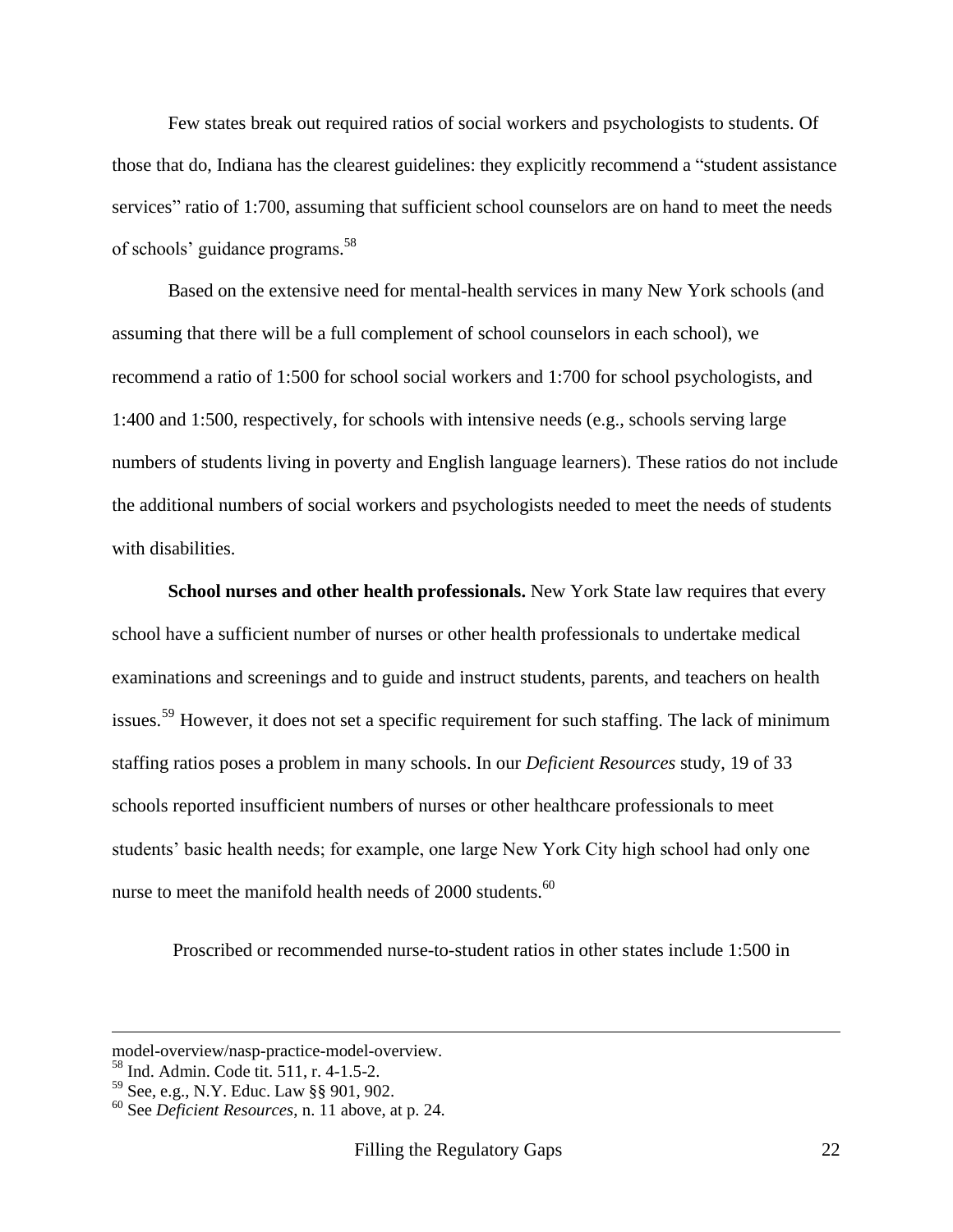Vermont<sup>61</sup> and 1:750 in Arkansas (or 1:400 in schools with high concentrations of students with disabilities).<sup>62</sup> For New York State, we recommend a ratio of 1:500, and 1:400 in schools with intensive needs.

#### **Gaps in Requirements on Class Sizes**

 $\overline{\phantom{a}}$ 

The Court of Appeals has indicated that classes of 20 students in grades K-3, 21-23 in grades 4-6, and 21-23 in middle and high school are appropriate and that larger class sizes may lead to unsatisfactory outcomes for students. Recent data from the New York City Department of Education indicates that the average class size across all grades in the city as of October 2016 was 26.2. Over 300,000 New York City students, many of them performing far below grade level, are in classes with over 30 students, including 43,279 students in grades K-3. These class sizes are clearly in excess of the ranges that the Court of Appeals considered appropriate in *CFE.* 63

New York State currently has no regulations regarding class sizes, except for certain special education and inclusion classes. Teacher contracts in New York City and some other U.S. cities do set class-size limits established to contain teachers' workloads; these are generally higher than those recommended from the perspective of student learning needs.<sup>64</sup> Florida's constitution limits class sizes from prekindergarten through grade 3 to 18 students, from grades 4

<sup>61</sup> VT ADC 7-1-2:2121. Vermont's actual ratio as of 2014, appears to have been 1:396. *See,* Alison Di Nisco, School nurse shortages grow as budgets shrink, [District Administration \(Jan,, 2014\)](http://www.districtadministration.com/issue/district-administration-january-2014), available at http://www.districtadministration.com/article/school-nurse-shortages-grow-budgets-shrink.  $62$  A.C.A. § 6-18-706(a)-(c).

<sup>&</sup>lt;sup>63</sup> New York City Department of Education, 2016-17 New York City Class Size (Preliminary) (November 2016). Retrieved from http://schools.nyc.gov/AboutUs/schools/data/classsize/classsize.htm; see also [www.classs](http://www.class/)izematters.org.

<sup>&</sup>lt;sup>64</sup> New York City's contract with the United Federation of Teachers (UFT) limits classes to no more than 25 students for kindergarten; in elementary schools, 32; in middle schools, 33 students in non-Title I schools, 30 in Title I schools, and 34 in high schools. To improve teaching and learning, the UFT has called for an average 20 students per class in grades K-3 and 24 students in grades 9-12 (see http://www.uft.org/new-teachers/class-size).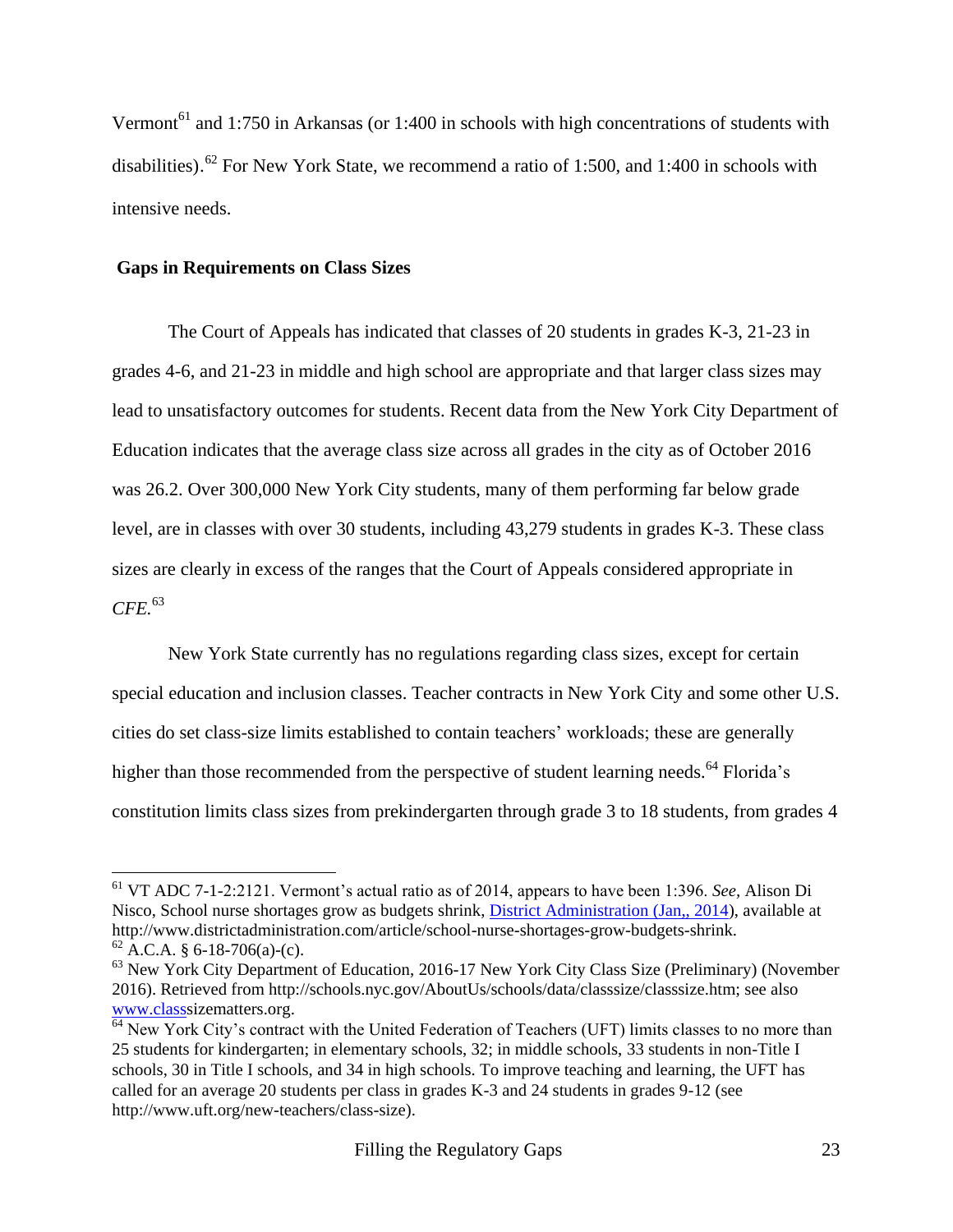through 8 to 22 students and from grades 9 through 12 to 25 students.<sup>65</sup> Montana limits K-2 classes to 20,<sup>66</sup> and Georgia permits a maximum class size of 21 for K-3.<sup>67</sup> Washington's allocation formula assumes a maximum class size of 17 for K-3 classes for schools with the highest percentages of students living in poverty.<sup>68</sup>

Based on the Court of Appeals' decision and the precedents in other states, we recommend that the commissioner's regulations be amended to require the following maximum class sizes:

- Kindergarten-grade 3: 20, with a maximum size of 17 in schools with large numbers of students living in poverty, English language learners, and students with disabilities;
- Grades 4-6: 22; and
- Middle and high school: 25.

#### **Gaps in Requirements for Resources for Students with Disabilities**

The commissioner's regulations provide different requirements for resources for students with disabilities in New York City and for similarly situated students in the rest of the state. Thus, the regulations state that caseloads for related-services providers "shall not exceed five students per teacher or specialist, *except that, in the city school district of the city of New York, the commissioner shall allow a variance of up to 50 percent rounded up to the nearest whole number from the maximum of five students per teacher or specialist."<sup>69</sup>*

Similarly, for resource room programs, the regulations state:

The total number of students with a disability assigned to a resource room teacher shall not exceed 20 students or, *for the city school district of the city of New York, the* 

<sup>65</sup> Fla. Const. Art. 9 § 1.

<sup>66</sup> Mont. Admin. R. 10.55.712.

 $67$  Ga. Comp. R. & Regs. 160-5-1-.08 App A.

<sup>68</sup> RCWA 28A.150.260.

 $698$  NYCRR § 200.6 (e)(3) (emphasis added).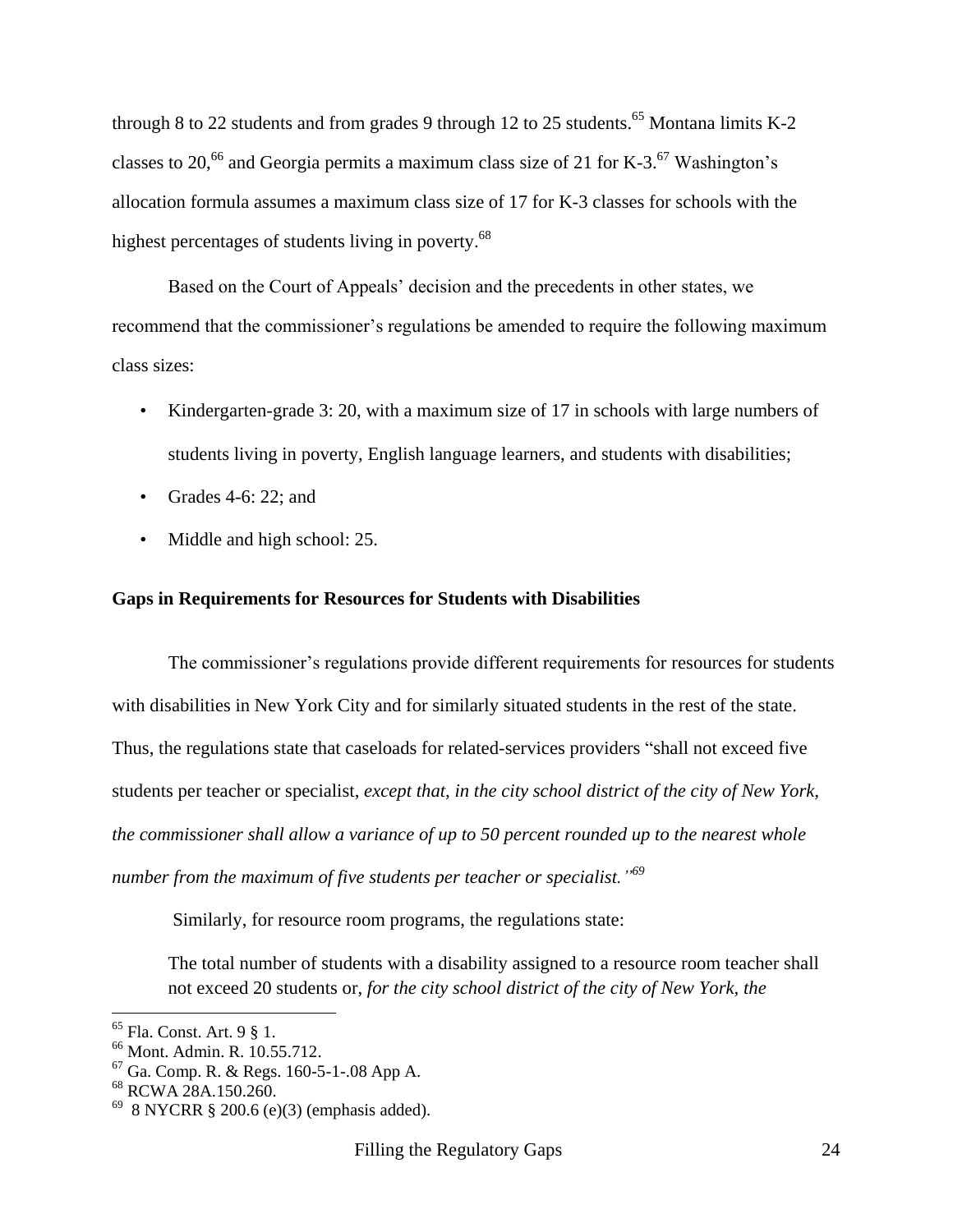*commissioner shall allow a variance of up to 50 percent rounded up to the nearest whole number from the maximum of 20 students per teacher*; except that the total number of students with a disability assigned to a resource room teacher who serves students enrolled in grades seven through twelve or a multi-level middle school program operating on a period basis shall not exceed 25 students or*, for the city school district of the city of New York, the commissioner shall allow a variance of up to 50 percent rounded up to the nearest whole number from the maximum of 25 students per teacher.<sup>70</sup>*

An additional provision permits larger class sizes for *all* self-contained special classes in New

York City:

The board of education of a city school district with a population of 125,000 or more inhabitants may, except as otherwise provided in clause (*a*) of this subparagraph, establish maximum class sizes not to exceed one and two tenths times the applicable maximum class size as specified in paragraph (4) of this subdivision rounded up to the nearest whole number for students with disabilities whose chronological age ranges are equivalent to those students in middle and secondary schools, provided that the board of education shall notify parents and shall file a notice stating the board's intention to increase such class sizes and a certification that the board will conduct a study of attendance problems at the secondary level and will implement a corrective action plan to increase the rate of attendance of students in such classes to at least the rate for students attending regular education classes in secondary schools of the district in accordance with Education Law, section 4402(6).

(*a*) In the city school district having a population of one million or more, special classes that have a maximum class size of 15 students may be increased by no more than one student. $71$ 

These regulations clearly violate constitutional sound-basic-education and equal-protection requirements.<sup>72</sup> We recommend that all of the language that permits larger groupings for students with disabilities in New York City be stricken.

 $70$  8 NYCRR § 200.6 (f)(5) (emphasis added).

<sup>71</sup> 8 NYCRR § 200.6 (h)(6)(iii).

 $^{72}$  All of these regulations are authorized by N.Y. Educ. Law § 4403(3).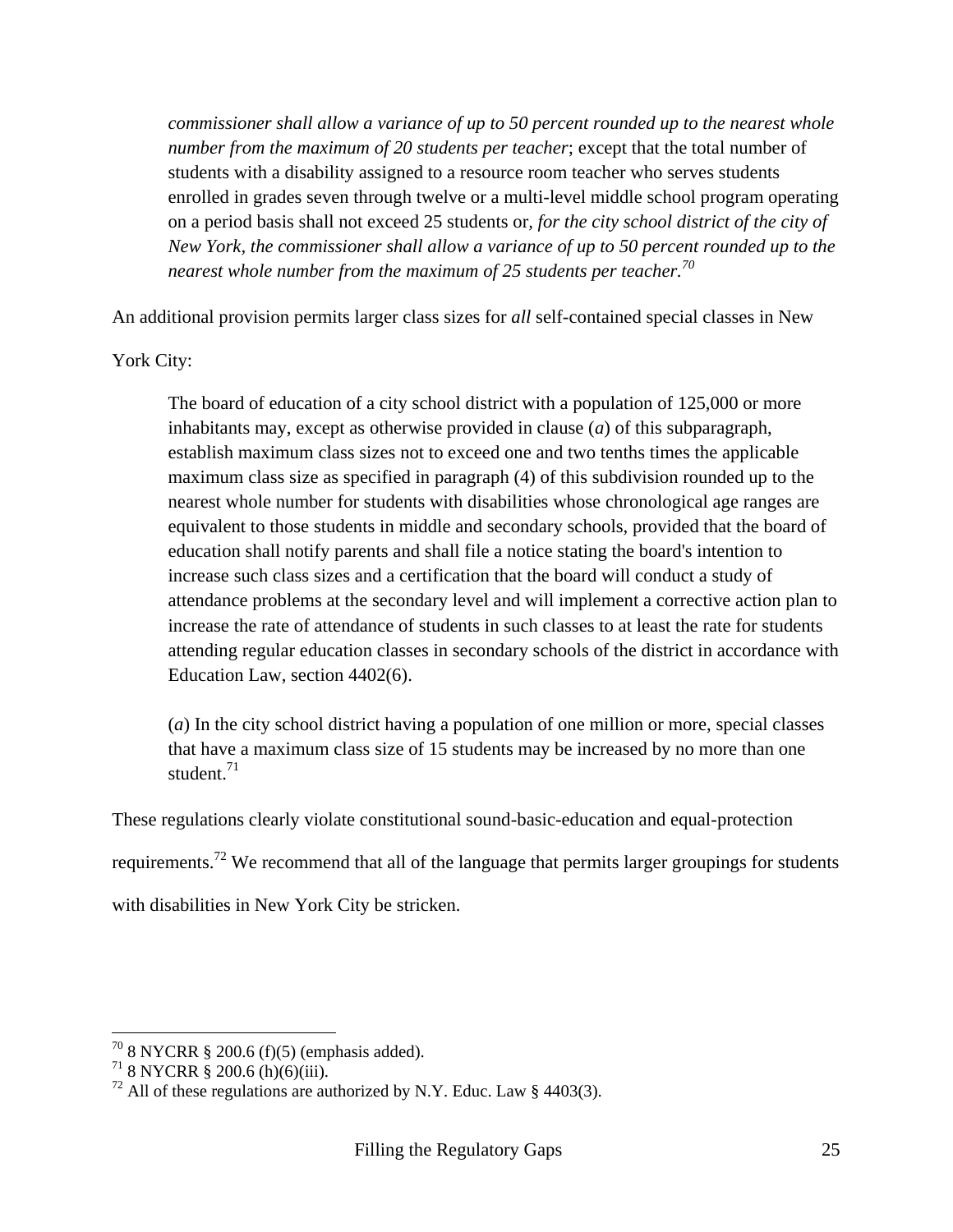#### **CONCLUSION**

In *CFE v. State*, the court held that New York State must provide all students "the opportunity for a sound basic education," defined as "a meaningful high school education" that will prepare students to "function productively as civic participants" and "obtain 'competitive employment." As a foundational step to comply with this decision, New York State must define in concrete terms the "meaningful" education that conforms to constitutional requirements and articulate students' rights through its laws and regulations. It must clearly identify and communicate the essential resources, services, and supports that, at a minimum, must be available in all schools and to all students to provide the opportunity for a sound basic education. Where necessary, statutes and regulations must be revised to conform to constitutional requirements.

This report provides some illustrative examples of specific gaps in the current New York State laws and regulations that need to be filled to remedy these constitutional deficiencies and provide all students with appropriate resources, services, and supports. This work is critical because we know that, in low-wealth schools and districts, the minimum requirements often become the maximum resources schools provide.

To fill these gaps, identify remaining gaps, and ensure that New York's education laws and regulations align with the state constitution and uphold students' rights, we have recommended the following:

- 1. The New York State Board of Regents should initiate and oversee a process of regulatory review and revision.
- 2. As part of this process, the state education department and/or outside consultants should undertake a thorough review of all existing regulations to